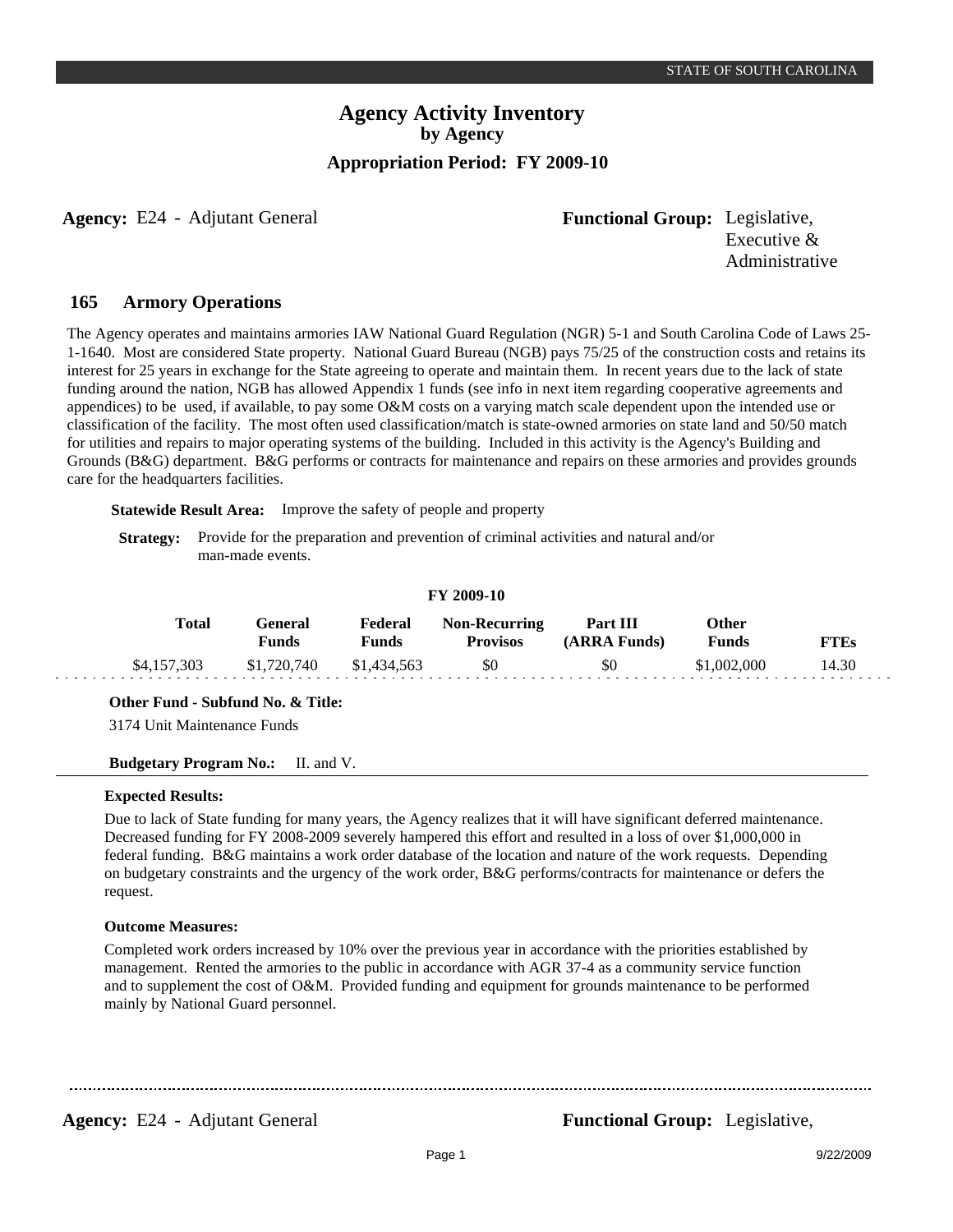Executive & Administrative

#### **Army Support - Operations and Maintenance 166**

For both the Army and Air National Guard, the Adjutant General's Office enters into a five year Master Cooperative Agreement (MCA) with the National Guard Bureau. Each area of operation in the MCA is governed and budgeted as an appendix. The primary governing document is NGR 5-1. Appendix 1 provides professional technical and administrative support to operate, maintain, design and supervise construction of over 430 facilities and 22,000 acres of land for the SC Army National Guard statewide. This includes the National Guard Armories, the Army Aviation Flight Facility, the United States Property and Fiscal Office and five training centers, one of which contains ranges for weapons up to and including the M-1 Abrams tank.

**Statewide Result Area:** Improve the safety of people and property

**Strategy:** Provide for the preparation and prevention of criminal activities and natural and/or man-made events.

#### **FY 2009-10**

| Total        | General)<br><b>Funds</b> | Federal<br>Funds | <b>Non-Recurring</b><br><b>Provisos</b> | Part III<br>(ARRA Funds) | Other<br>Funds | <b>FTEs</b> |
|--------------|--------------------------|------------------|-----------------------------------------|--------------------------|----------------|-------------|
| \$17,153,699 | \$63,274                 | \$17,090,425     | \$0                                     | \$0                      | \$0            | 16.00       |

**Other Fund - Subfund No. & Title:**

NA

#### **Budgetary Program No.:** VI

### **Expected Results:**

Continue to operate and maintain the existing National Guard facilities to enhance the recruitment, training and operational readiness within the fiscal limitations of the State general fund's budget. Master planning for facilities and training site usage to ensure that requirements for the next generation of military and domestic security missions are met. The goal is to replace old armories outside the 30 year life-cycle through new construction and consolidation of units.

#### **Outcome Measures:**

The Agency's goal is to replace old facilities outside the life cycle and consolidate units. The Agency is currently in the final stages of constructing the Charleston Readiness Center Armory and with planning ongoing for several different projects. The Agency is experiencing deficiencies in all Armories due to high consumption of available funds with utility usage and cost. Due to changes in the Department of Army inspection standards, the Armories coded "Green" are marginally less adequate for supporting the assigned soldiers. Deficiencies impact soldiers' morale and influence potential recruitment. Correction, repair and maintenance of these deficiencies play an integral role in controlling inflationary energy costs.

Agency: E24 - Adjutant General **Functional Group:** Legislative,

Executive & Administrative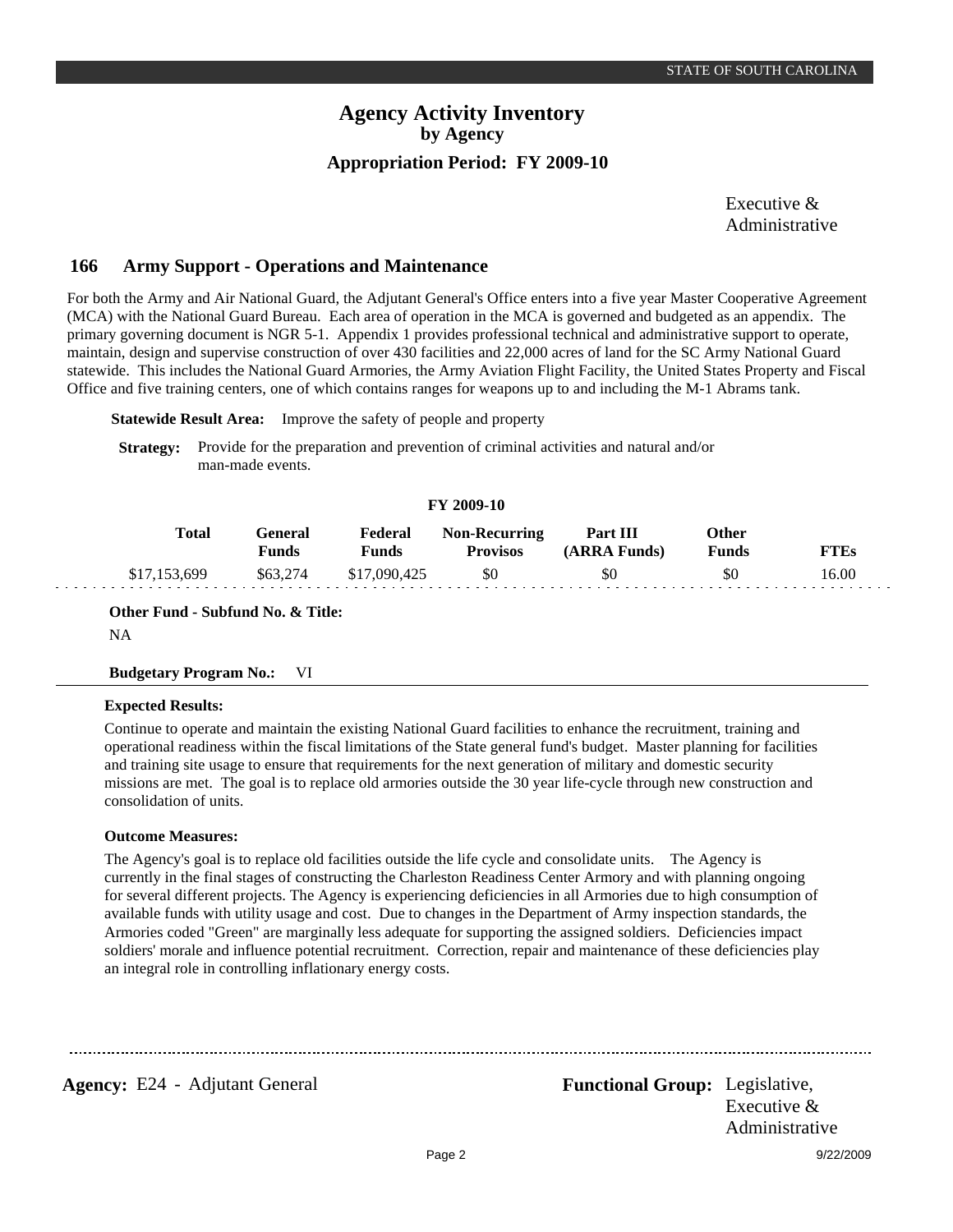#### **Army Support - Environmental 167**

Appendix 2 provides professional and administrative support to protect the environment, natural resources and personnel at over 420 facilities and 22,000 land acreage of training areas for the SC Army National Guard statewide. This includes a variety of programs from entomology to the preservation of Native American History.

**Statewide Result Area:** Improve the safety of people and property

**Strategy:** Provide for the preparation and prevention of criminal activities and natural and/or man-made events.

#### **FY 2009-10**

| <b>Total</b> | Feneral<br><b>Funds</b> | Federal<br>Funds | <b>Non-Recurring</b><br><b>Provisos</b> | Part III<br>(ARRA Funds) | Other<br><b>Funds</b> | TTEs     |
|--------------|-------------------------|------------------|-----------------------------------------|--------------------------|-----------------------|----------|
| \$1,106,734  | \$0                     | .106.            | \$0                                     | \$0                      | \$0                   | $0.00\,$ |

**Other Fund - Subfund No. & Title:**

NA

#### **Budgetary Program No.:** VI

#### **Expected Results:**

Prevent damage to the natural resources, population and environment through proactive studies, monitoring, remediation and projects.

### **Outcome Measures:**

Program uses GIS data to streamline environmental, training and construction projects saving time, increasing the cost effectiveness of other programs. Environmental has trained personnel in areas such as Environmental Compliance and Environmental Management Systems (EMS) - thus protecting troop health and the environment. GIS data is shared with the Training and Construction divisions targeting troop recruitment, locating facilities within the proper locations. Division is working with the Combined Service and Maintenance Shop to change from solvent based paints to water based paint reducing Volatile Organic Solvents (VOLS). Working relationships with Native American groups have expedited the SCARNG's ability to utilize land that is assigned.

**Agency:** E24 - Adjutant General **Functional Group:** Legislative,

Executive & Administrative

#### **Army Support - Security 168**

Security operations at the R. L. McCrady Training Center located on Fort Jackson are performed under Appendix 3 of the MCA.

**Statewide Result Area:** Improve the safety of people and property

**Strategy:** Provide for the preparation and prevention of criminal activities and natural and/or man-made events.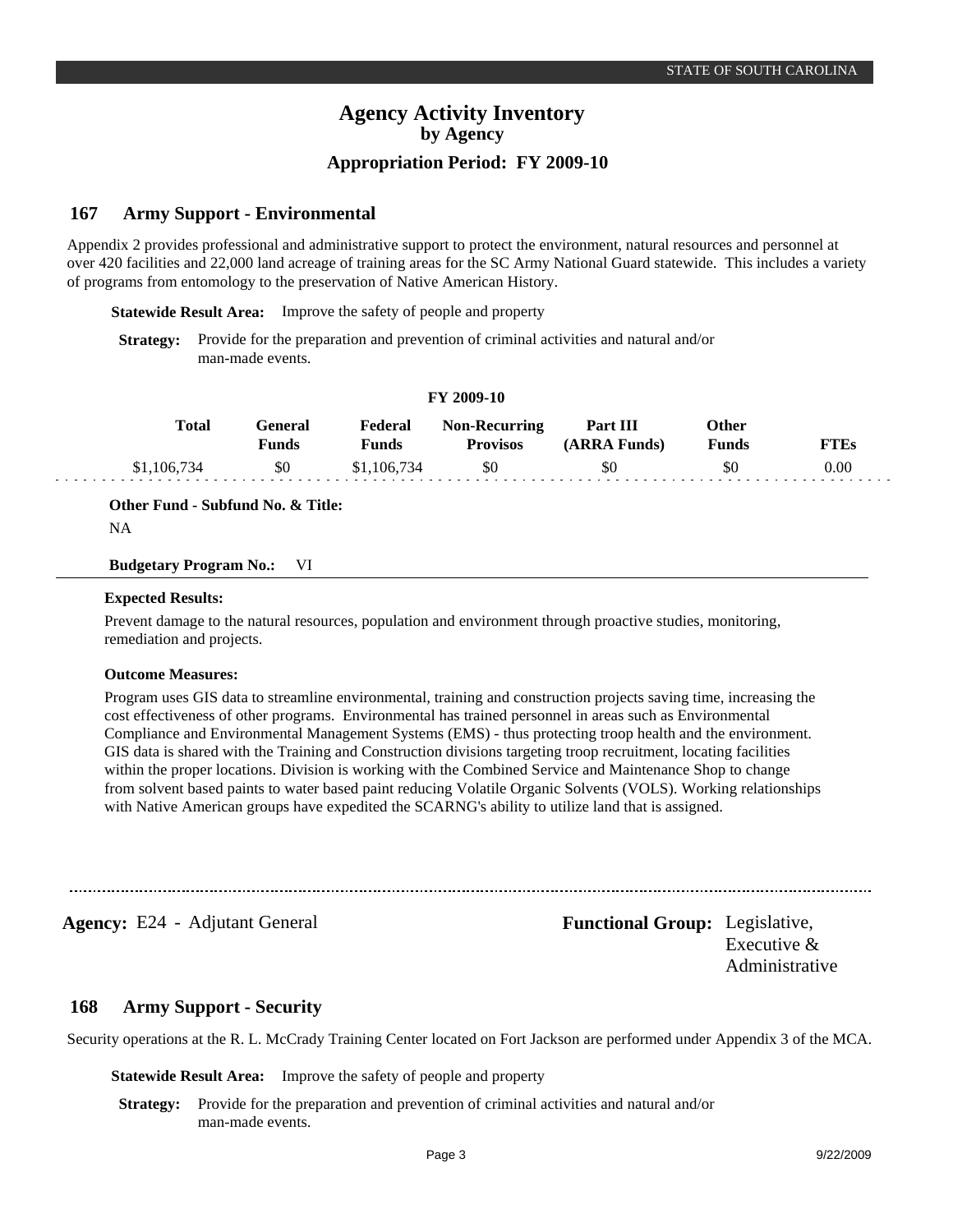### **Appropriation Period: FY 2009-10**

|                                                             |                                |                         | FY 2009-10                              |                                                                                                                   |                       |                |
|-------------------------------------------------------------|--------------------------------|-------------------------|-----------------------------------------|-------------------------------------------------------------------------------------------------------------------|-----------------------|----------------|
| <b>Total</b>                                                | <b>General</b><br><b>Funds</b> | Federal<br><b>Funds</b> | <b>Non-Recurring</b><br><b>Provisos</b> | Part III<br>(ARRA Funds)                                                                                          | <b>Other</b><br>Funds | <b>FTEs</b>    |
| \$574,460                                                   | \$0                            | \$574,460               | \$0                                     | \$0                                                                                                               | \$0                   | 0.00           |
| Other Fund - Subfund No. & Title:                           |                                |                         |                                         |                                                                                                                   |                       |                |
| <b>NA</b>                                                   |                                |                         |                                         |                                                                                                                   |                       |                |
| <b>Budgetary Program No.:</b>                               | VI                             |                         |                                         |                                                                                                                   |                       |                |
| <b>Expected Results:</b>                                    |                                |                         |                                         |                                                                                                                   |                       |                |
| for damages to assets, facilities, equipment and personnel. |                                |                         |                                         | Prevention of all unauthorized intrusion into the McCrady Training Center. This serves to eliminate the potential |                       |                |
| <b>Outcome Measures:</b>                                    |                                |                         |                                         |                                                                                                                   |                       |                |
| mandated by the NGB on a 24/7 basis.                        |                                |                         |                                         | The 100% federally funded program provides security and safety of the employees, soldiers, and visitors as        |                       |                |
|                                                             |                                |                         |                                         |                                                                                                                   |                       |                |
|                                                             |                                |                         |                                         |                                                                                                                   |                       |                |
|                                                             |                                |                         |                                         |                                                                                                                   |                       |                |
| <b>Agency:</b> E24 - Adjutant General                       |                                |                         |                                         | <b>Functional Group:</b> Legislative,                                                                             | Executive &           |                |
|                                                             |                                |                         |                                         |                                                                                                                   |                       | Administrative |

#### **Army Support - Telecommunications 169**

Appendix 5 provides professional, technical and administrative support to operate the National Guard's video, voice, and data communications network in South Carolina.

**Statewide Result Area:** Improve the safety of people and property

**Strategy:** Provide for the preparation and prevention of criminal activities and natural and/or man-made events.

| <b>FY 2009-10</b> |              |                         |                         |                                         |                                 |                              |             |  |
|-------------------|--------------|-------------------------|-------------------------|-----------------------------------------|---------------------------------|------------------------------|-------------|--|
|                   | <b>Total</b> | General<br><b>Funds</b> | Federal<br><b>Funds</b> | <b>Non-Recurring</b><br><b>Provisos</b> | <b>Part III</b><br>(ARRA Funds) | <b>Other</b><br><b>Funds</b> | <b>FTEs</b> |  |
|                   | \$920,000    | \$0                     | \$920,000               | \$0                                     | \$0                             | \$0                          | 0.00        |  |

**Other Fund - Subfund No. & Title:**

NA

#### **Budgetary Program No.:** VI

#### **Expected Results:**

Primary mission is to provide continuous, secure and uninterrupted communications capabilities 24/7.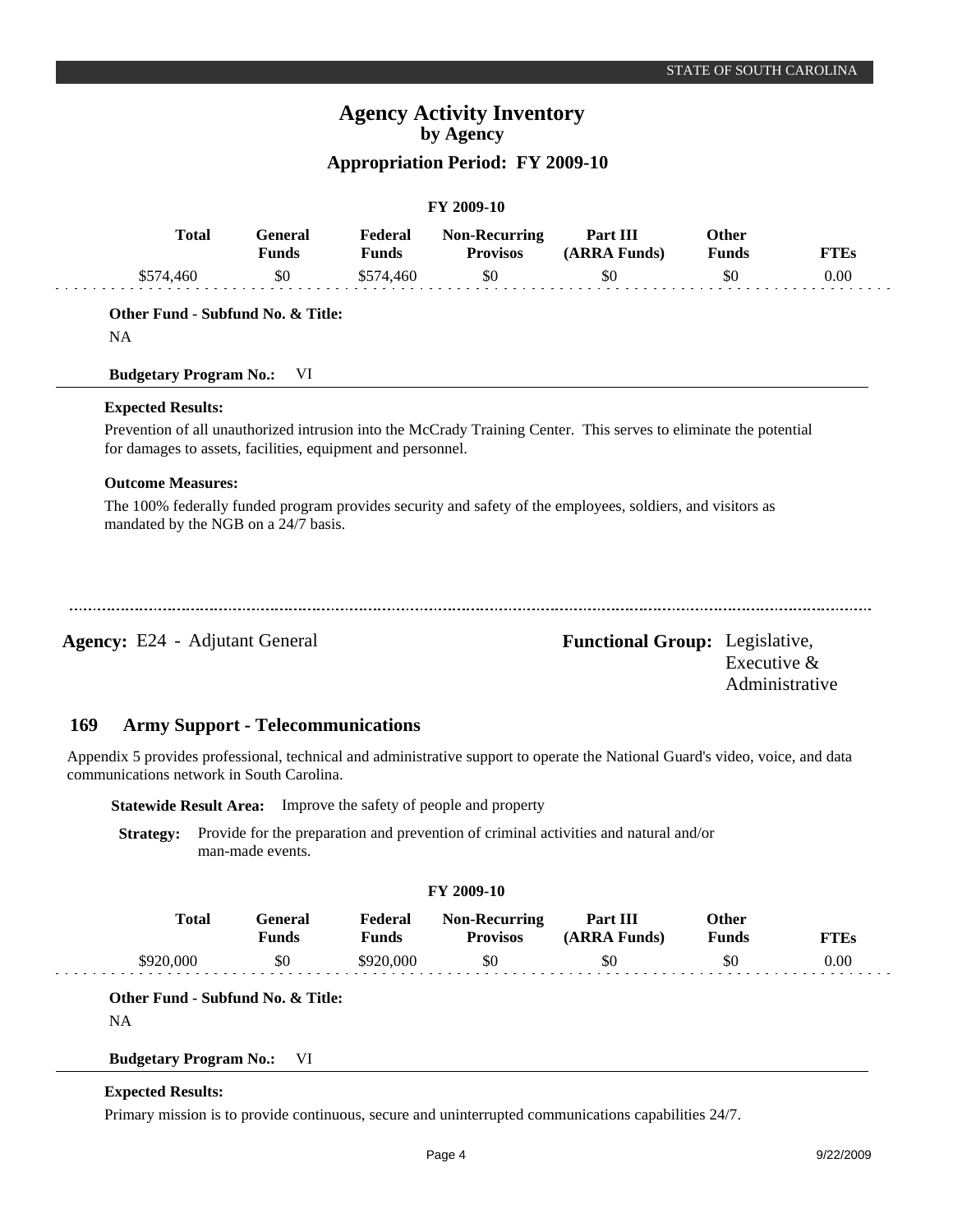**Outcome Measures:**

The 100% federally funded program provides wireless services, intrusion detection systems, and continuous, secure and uninterrupted communication 24/7. These services were utilized during natural disasters throughout the Southeast.

**Agency:** E24 - Adjutant General **Functional Group:** Legislative, Executive & Administrative

#### **Army Support - Sustainable Range Program 170**

Appendix 7 provides the funding, personnel and resources to operate, maintain and build live fire ranges, tank trails, maneuver areas and training areas at the 5 training centers in South Carolina. Sustainment of land requires routine monitoring of and protection of environmental assets during training.

**Statewide Result Area:** Improve the safety of people and property

**Strategy:** Provide for the preparation and prevention of criminal activities and natural and/or man-made events.

#### **FY 2009-10**

| Total       | General<br>Funds | Federal<br>Funds | <b>Non-Recurring</b><br><b>Provisos</b> | <b>Part III</b><br>(ARRA Funds) | Other<br><b>Funds</b> | FTEs |
|-------------|------------------|------------------|-----------------------------------------|---------------------------------|-----------------------|------|
| \$1,096,259 | \$0              | \$1,096,259      | \$0                                     | \$0                             | \$0                   | 0.00 |

**Other Fund - Subfund No. & Title:**

NA

**Budgetary Program No.:** VI

### **Expected Results:**

To provide the training land and rangers to meet the changing requirement of the National Guard in South Carolina. This group is tasked to prevent the losses of training land and programs from environmental destruction.

### **Outcome Measures:**

Program is 100% federally funded. These ranges provide training and weapon qualifications for the South Carolina National Guard, as well as the Inactive Ready Reservist. Training lands were properly maintained and managed to retain this valuable resource. This group is tasked to prevent the losses of training land and programs from environmental destruction.

**Agency:** E24 - Adjutant General **-** *Functional Group:* Legislative,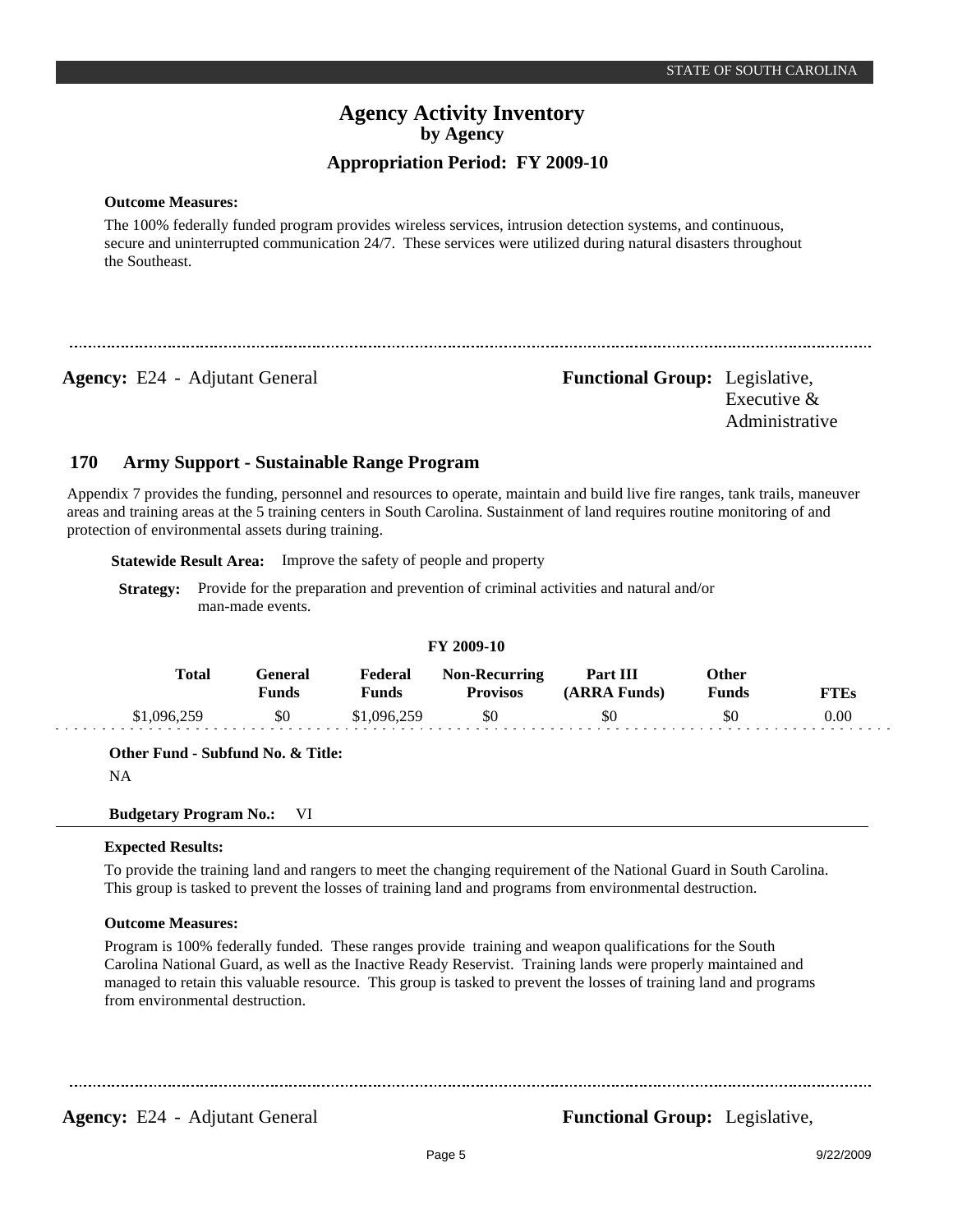Executive & Administrative

#### **Army Support - Full-Time Dining Facility 171**

Appendix 8 serves as the primary funding conduit for the Full Time Dining Facility located at the R. L. McCrady Training Center at Fort Jackson. This operation is the primary source of feeding SC Army National Guard troops training there. (Note: See Enterprise Operations activity further down in this report. Due to budgetary and GAAP accounting requirements, the federal funding on this line will be duplicated as a portion of the Enterprise Operations' Other Funds budget.)

**Statewide Result Area:** Improve the safety of people and property

**Strategy:** Provide for the preparation and prevention of criminal activities and natural and/or man-made events.

#### **FY 2009-10**

| Total   | :eneral<br>$F$ unds | Federal<br>r'unds | <b>Non-Recurring</b><br><b>Provisos</b> | Part III<br><b>ARRA Funds)</b> | Other<br>Funds |          |
|---------|---------------------|-------------------|-----------------------------------------|--------------------------------|----------------|----------|
| 200.000 | \$0                 | \$200.000         | \$0                                     | -50                            | \$0            | $0.00\,$ |

**Other Fund - Subfund No. & Title:**

NA

### **Budgetary Program No.:** VI

#### **Expected Results:**

Continued operation of a quality and flexible dining facility increases the ability for National Guard personnel to train in South Carolina, helping to eliminate out of state deployment of SC troops for training.

#### **Outcome Measures:**

SC Army National Guard troops in training or at school at the McCrady and Clarks Hill Training Centers were served timely and properly at dining facility. Due to current world affairs there has been an increase in the number of troops dining in these locations. Because of the economy of scale, funds in excess of operating costs will be available for Armory Operations.

**Agency:** E24 - Adjutant General **-** *Functional Group:* Legislative, Executive & Administrative

#### **Army Support - Supplemental Transportation 172**

To minimize the bus fleet required to move troops for training and mobilization, the Agency uses Appendix 19 and has an agreement with the SC Department of Education to rent school buses on an as-needed basis, subject to availability.

**Statewide Result Area:** Improve the safety of people and property

**Strategy:** Provide for the preparation and prevention of criminal activities and natural and/or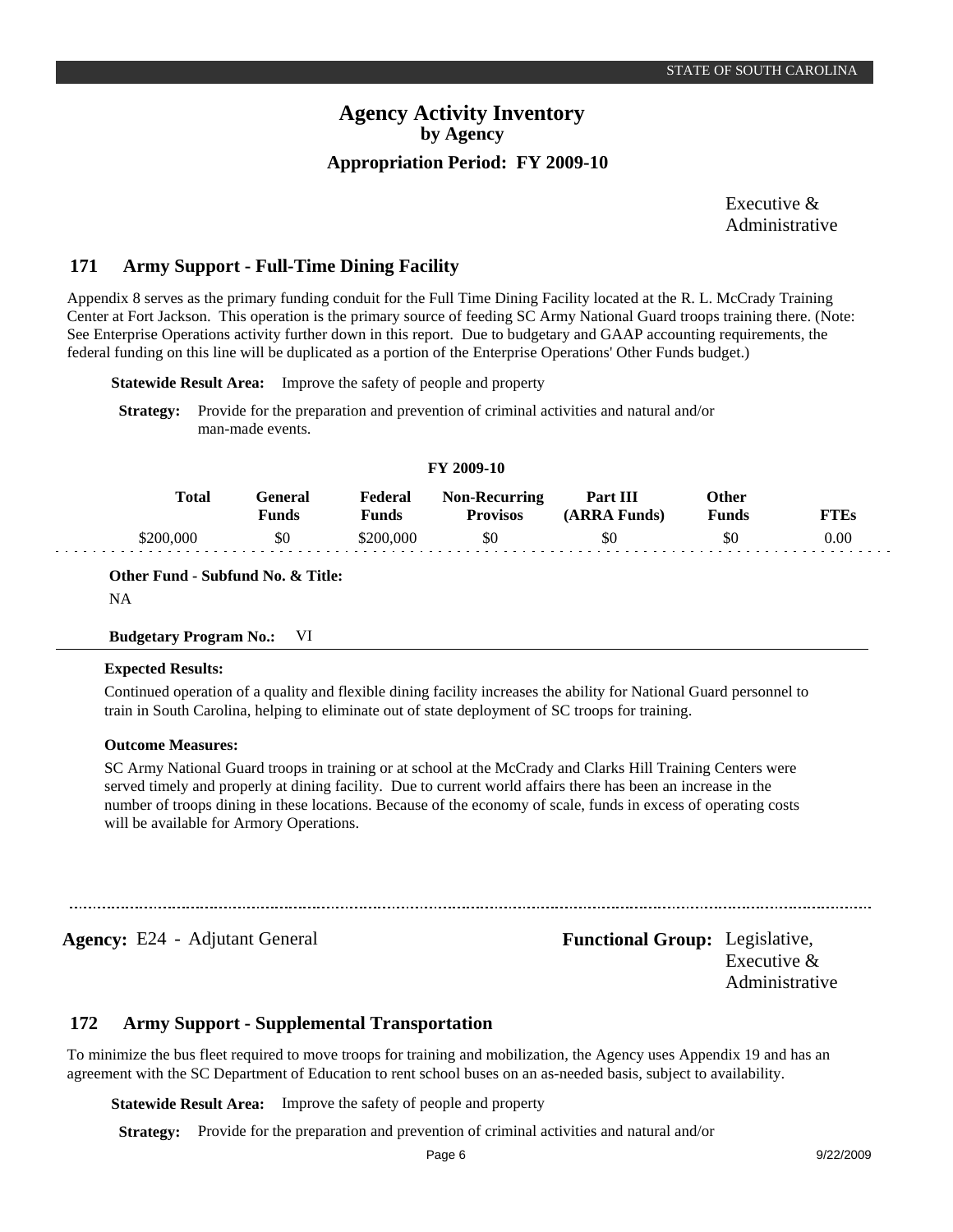man-made events. **Expected Results:** Improved access to transportation for moving troops at an economical cost. **FY 2009-10 General Funds**  \$0 **Other Funds** \$0 **Federal Funds**  \$5,000 **FTEs** 0.00 **Total**  \$5,000 **Outcome Measures:** 100% federally funded program provided adequate transportation through the cooperation of two state agencies for troops' travel needs. **Non-Recurring Provisos** \$0 **Part III (ARRA Funds)** \$0 **Other Fund - Subfund No. & Title:** NA **Budgetary Program No.:** VI

**Agency:** E24 - Adjutant General **-** *Functional Group:* Legislative, Executive & Administrative

#### **Army Support - Distance Learning 173**

Using a combination of military and civilian facilities and staff, the Agency operates nine Distance Learning and Teleconferencing Centers that provide access to train and communicate in a real time classroom environment.

**Statewide Result Area:** Improve the safety of people and property

**Strategy:** Provide for the preparation and prevention of criminal activities and natural and/or man-made events.

#### **FY 2009-10**

| Total | :eneral<br>Funds | Federal<br>$T$ unds | <b>Non-Recurring</b><br><b>Provisos</b> | Part III<br>(ARRA Funds) | <b>)ther</b><br>Funds | "TEs |
|-------|------------------|---------------------|-----------------------------------------|--------------------------|-----------------------|------|
|       | \$0              | \$300.000           | \$0                                     | \$0                      | SC                    | 0.00 |

**Other Fund - Subfund No. & Title:**

NA

**Budgetary Program No.:** VI

**Expected Results:**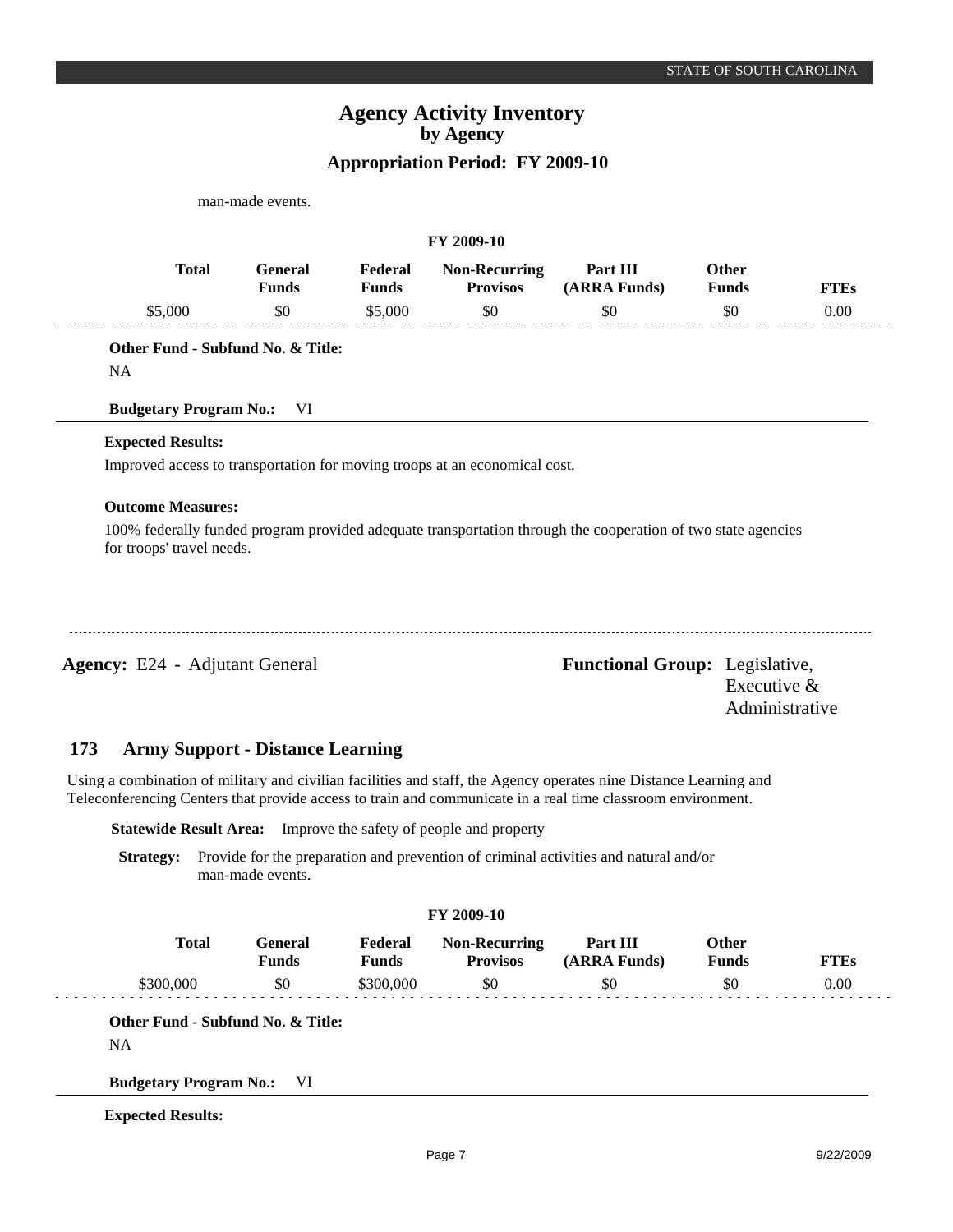The primary goal is to assist National Guard members in obtaining required training while minimizing the cost and time for both the government and the members. Other governments, businesses, and the public are allowed access at a reasonable cost to help sustain the program.

### **Outcome Measures:**

Program is a cost effective means of communication between military staff to attend and participate in required training. This program's services are also offered on a sliding scale cost to other governmental entities and the public in order for organizations to reduce cost.

### Agency: E24 - Adjutant General **Functional Group:** Legislative,

Executive & Administrative

#### **Army Support - Youth ChalleNGe 174**

The Agency operates the Youth ChalleNGe Academy serving high school dropouts (aged 16-19) in a residential educational facility. The academy is housed and partnered with Clemson University's Camp W. W. Long in Aiken.

**Statewide Result Area:** Improve K-12 student performance

**Strategy:** Provide all students a customized learning experience.

### **FY 2009-10**

| Total       | General<br>Funds | Federal<br>Funds | <b>Non-Recurring</b><br><b>Provisos</b> | Part III<br>(ARRA Funds) | Other<br><b>Funds</b> | <b>FTEs</b> |
|-------------|------------------|------------------|-----------------------------------------|--------------------------|-----------------------|-------------|
| \$4,276,034 | \$0              | \$3,832,000      | \$0                                     | \$0                      | \$444,034             | 0.00        |

**Other Fund - Subfund No. & Title:**

3035 Operating Revenue

### **Budgetary Program No.:** VI

### **Expected Results:**

The Academy reintroduces the youth to a structured educational program combined with military style physical fitness and community socialization. The National Guard Bureau requires this program to be matched 60/40. For both programs, the State match is derived from the facility support and staff of the host facility and teachers from the supporting school districts. Therefore, the E24 Agency does not budget the required match.

### **Outcome Measures:**

At risk youth who have dropped out of high school receive a "last chance" effort to receive educational training with the goal being to pass the GED. Due to a change in graduation dates, the combined programs had 159 graduates with 61 receiving their GED for three classes. Since inception, there have been 3,042 graduates with 1009 GEDs having been earned. Mentors follow-up on graduates helping with job placement and encouragement. Scholarships are awarded to numerous graduates.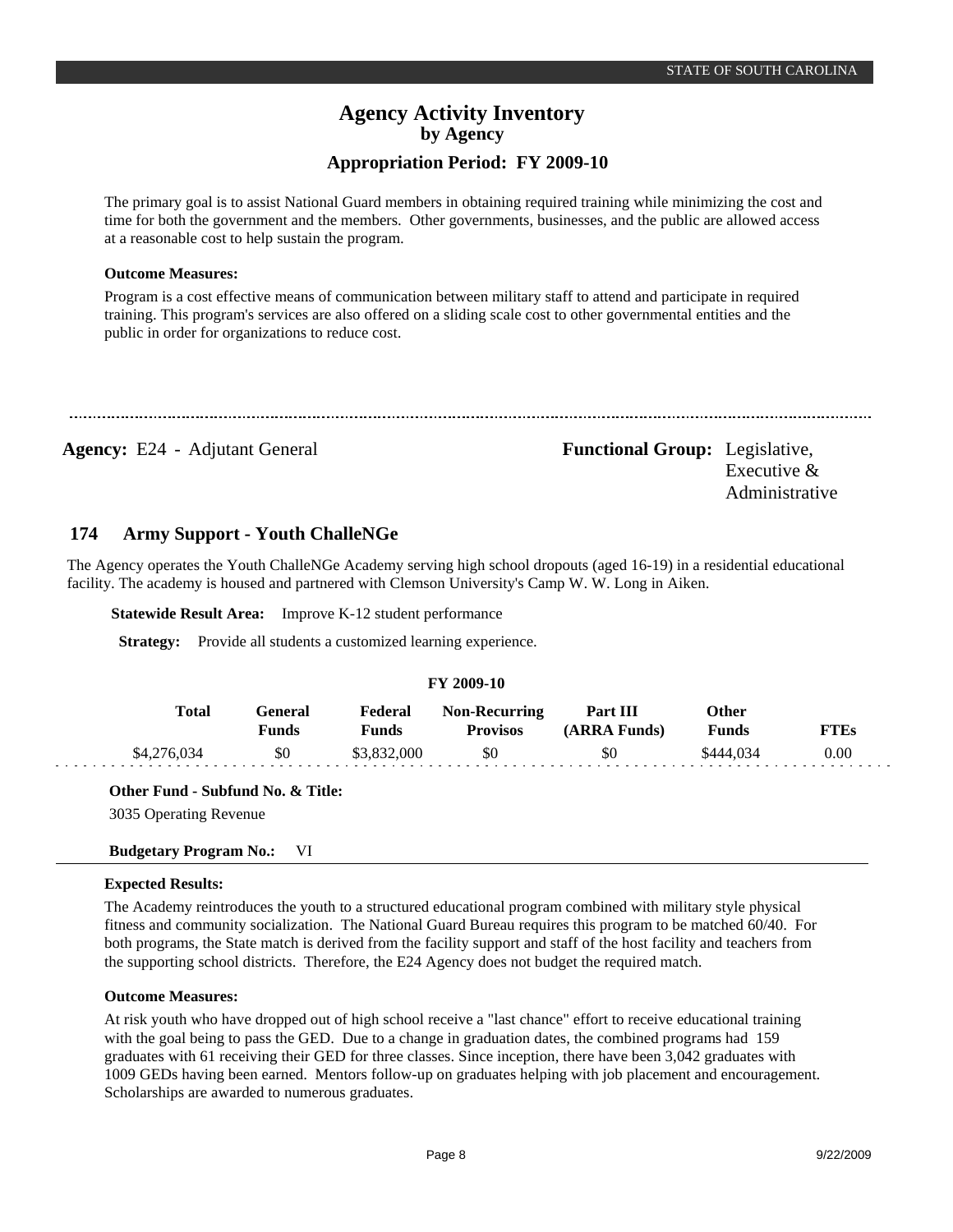**Agency:** E24 - Adjutant General **Functional Group:** Legislative,

Executive & Administrative

#### **Air Support - Operations and Maintenance 175**

For both the Army and Air National Guard, the Adjutant General's Office enters into a five year Master Cooperative Agreement (MCA) with the National Guard Bureau. Each area of operation in the MCA is governed and budgeted as an appendix. The primary governing document is NGR 5-1. Appendix 21 operates and maintains over 80 facilities and 12,000 acres for the SC Air National Guard at the McEntire Joint National Guard Base.

**Statewide Result Area:** Improve the safety of people and property

**Strategy:** Provide for the preparation and prevention of criminal activities and natural and/or man-made events.

### **FY 2009-10**

| Total       | General<br>Funds | Federal<br>Funds | <b>Non-Recurring</b><br><b>Provisos</b> | Part III<br>(ARRA Funds) | Other<br><b>Funds</b> | <b>TTEs</b> |
|-------------|------------------|------------------|-----------------------------------------|--------------------------|-----------------------|-------------|
| \$6,341,675 | \$427.126        | \$5,914,549      | \$0                                     | \$0                      | \$0                   | 34.00       |

**Other Fund - Subfund No. & Title:**

3035 Operating Revenue

### **Budgetary Program No.:** VIII.

### **Expected Results:**

Generally, the National Guard Bureau requires runway areas to be maintained by the military arm of the SC Military Dept. (SCMD) but requires the remainder of the Air Station to be operated and maintained by the state arm of the SCMD.

### **Outcome Measures:**

Facility Operations and Maintenance Activity (FOMA) is improving. This infrastructure, includes 2300 acres, 93 facilities, and an active 9000 foot runway on McEntire Joint National Guard Base (MJNGB). Budget cuts in FY2008-2009 have limited our ability to maintain facilities up to Air Force Standards.

**Agency:** E24 - Adjutant General **-** *Functional Group:* Legislative,

Executive & Administrative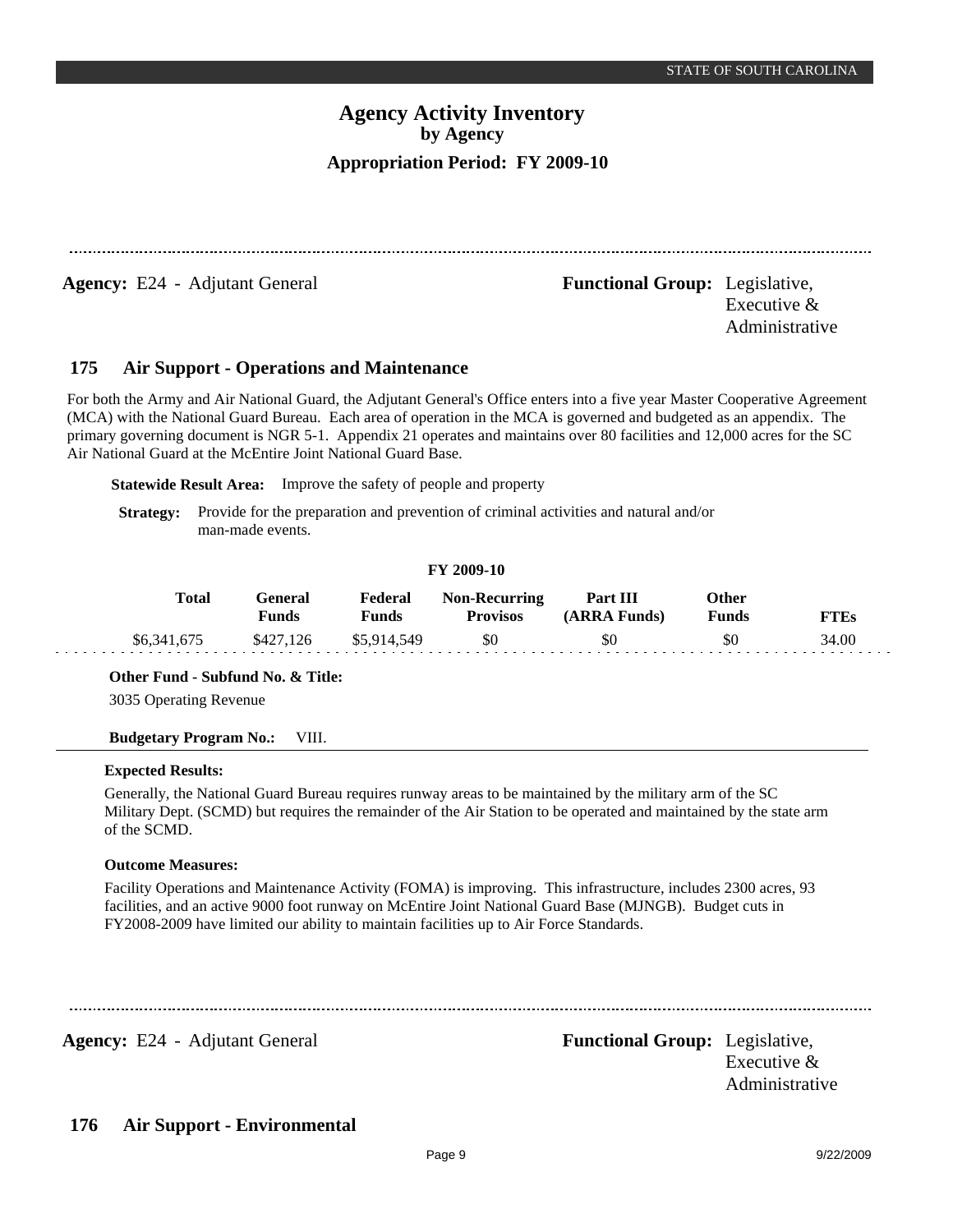Environmental concerns for the SC Air National Guard are addressed by Appendix 22 of the Master Cooperative Agreement (MCA).

**Statewide Result Area:** Improve the safety of people and property

**Strategy:** Provide for the preparation and prevention of criminal activities and natural and/or man-made events.

#### **FY 2009-10**

| Total    | General<br>Funds | Federal<br>Funds | <b>Non-Recurring</b><br><b>Provisos</b> | Part III<br>(ARRA Funds) | Other<br><b>Funds</b> | <b>FTEs</b> |
|----------|------------------|------------------|-----------------------------------------|--------------------------|-----------------------|-------------|
| \$89,640 | \$0              | \$89,640         | \$0                                     | \$0                      | \$0                   | 0.00        |

**Other Fund - Subfund No. & Title:** NA

### **Budgetary Program No.:** VIII.

#### **Expected Results:**

Prevent damages to the South Carolinas natural resources on the McEntire Joint National Guard Base, the surrounding area, its population and environment through proactive studies, monitoring, remediation and projects.

#### **Outcome Measures:**

No significant environmental concerns were reported. Monitoring activities continued throughout the year to protect the resources. Attended required annual training.

**Agency:** E24 - Adjutant General **-** *Functional Group:* Legislative, Executive &

Administrative

#### **Air Support - Security 177**

Security operations at the McEntire Joint National Guard Base are performed under Appendix 23 of the MCA.

**Statewide Result Area:** Improve the safety of people and property

**Strategy:** Provide for the preparation and prevention of criminal activities and natural and/or man-made events.

| FY 2009-10 |  |  |
|------------|--|--|
|------------|--|--|

| Total     | Feneral<br>Funds | Federal<br>Funds     | <b>Non-Recurring</b><br><b>Provisos</b> | Part III<br>(ARRA Funds) | Other<br><b>Funds</b> | FTEs |
|-----------|------------------|----------------------|-----------------------------------------|--------------------------|-----------------------|------|
| \$405,000 | \$0              | $\frac{1}{2}405,000$ | \$0                                     | \$0                      | \$C                   | 0.00 |

**Other Fund - Subfund No. & Title:**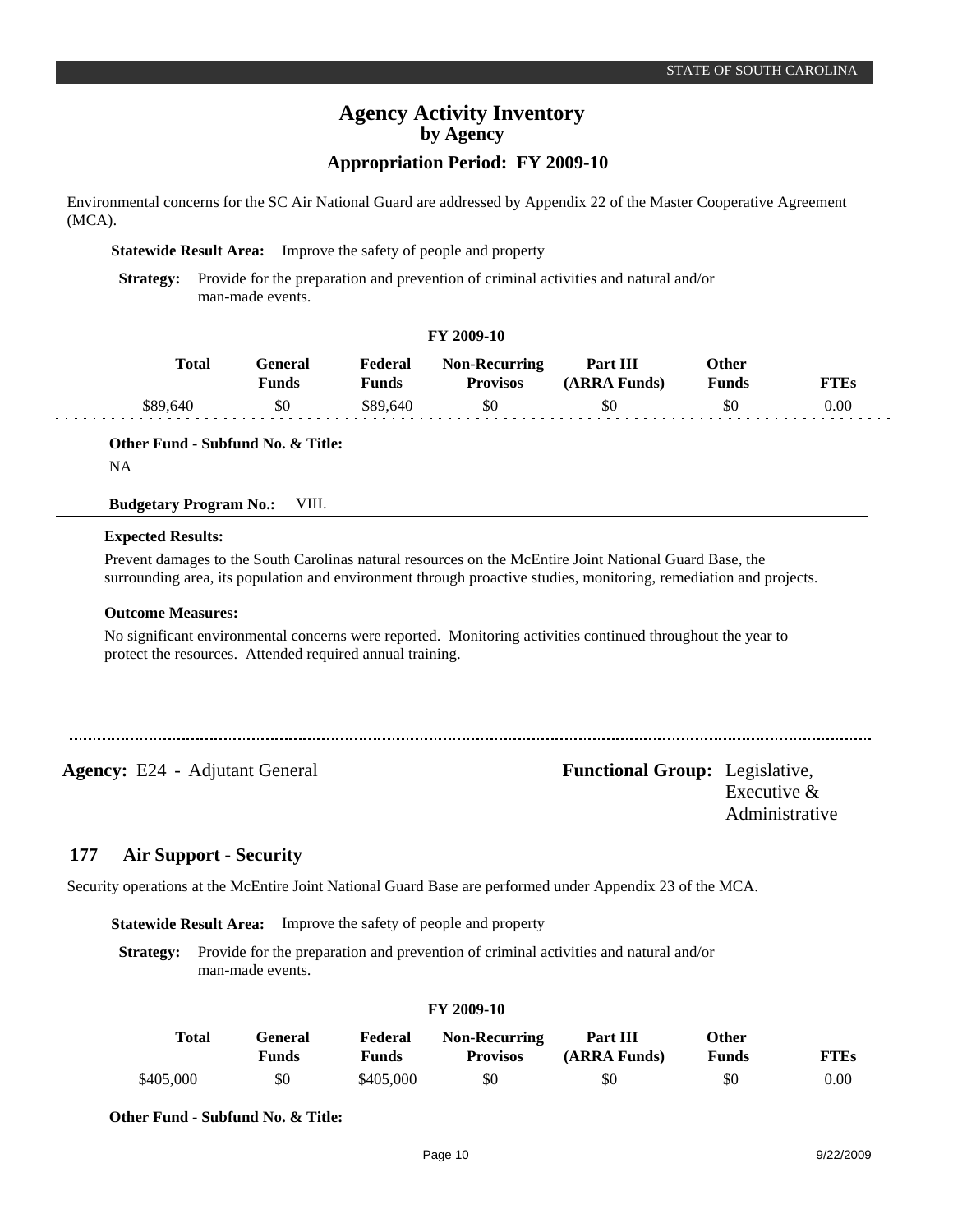NA

### **Budgetary Program No.:** VIII.

#### **Expected Results:**

To prevent the access of unauthorized personnel onto the McEntire Joint National Guard Base. This serves to eliminate the potential for damages to Federal assets, facilities, equipment and personnel.

#### **Outcome Measures:**

Staff provided security and protection of facilities, aircraft and resources on a 24/7 basis. Staff is comprised of 98% active duty military which is not included in the Agency's budget and the remaining 2% are state employees budgeted in this appendix.

**Agency:** E24 - Adjutant General **Functional Group:** Legislative,

Executive & Administrative

#### **Air Support - Firefighting 178**

Through Appendix 24, National Guard Bureau requires a firefighting operation at the McEntire Joint National Guard Base.

**FY 2009-10**

**Statewide Result Area:** Improve the safety of people and property

**Strategy:** Provide for the preparation and prevention of criminal activities and natural and/or man-made events.

| $\sim$ $\sim$ $\sim$ $\sim$ $\sim$ |                  |                         |                                         |                          |                              |             |  |  |  |  |
|------------------------------------|------------------|-------------------------|-----------------------------------------|--------------------------|------------------------------|-------------|--|--|--|--|
| <b>Total</b>                       | General<br>Funds | Federal<br><b>Funds</b> | <b>Non-Recurring</b><br><b>Provisos</b> | Part III<br>(ARRA Funds) | <b>Other</b><br><b>Funds</b> | <b>FTEs</b> |  |  |  |  |
| \$1,180,007                        | \$0              | \$1,180,007             | \$0                                     | \$0                      | \$0                          | 0.00        |  |  |  |  |

**Other Fund - Subfund No. & Title:** NA

### **Budgetary Program No.:** VIII.

#### **Expected Results:**

a a a a a a a

Trained and ready fire protection, emergency medical services, and aircraft crash/rescue for the McEntire Joint National Guard Base.

### **Outcome Measures:**

Provides fire protection, emergency medical services and aircraft crash and rescue services 24/7 for both Army and Air National Guard located at McEntire. The appendix has Mutual Aid Agreement in place with the City of Columbia and Richland County for fire and emergency medical service support. Employees attend annual training as required by Air Force Instruction 32-2001.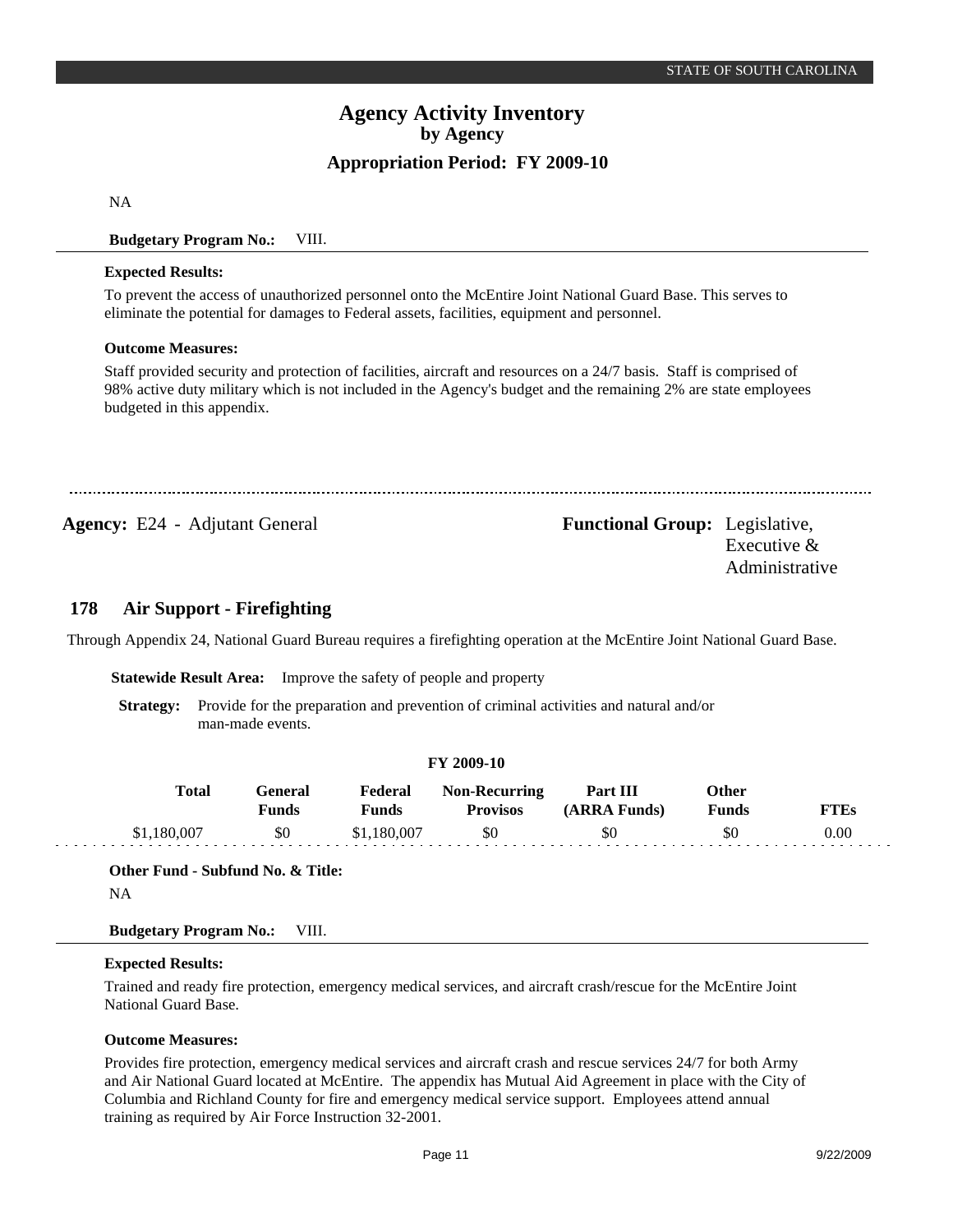**Agency:** E24 - Adjutant General **-** *Functional Group:* Legislative, Executive & Administrative **179 Air Support - Natural Resources** Natural resources at the McEntire Joint National Guard Base are addressed by Appendix 25 of the MCA. **Statewide Result Area:** Improve the safety of people and property **Strategy:** Provide for the preparation and prevention of criminal activities and natural and/or man-made events. **FY 2009-10**

| <b>Total</b>     | General<br>Funds | Federal<br>Funds | <b>Non-Recurring</b><br><b>Provisos</b> | Part III<br>(ARRA Funds) | Other<br><b>Funds</b> | <b>FTEs</b> |
|------------------|------------------|------------------|-----------------------------------------|--------------------------|-----------------------|-------------|
| $$85,07^{\circ}$ | \$0              | \$85.072         | \$0                                     | \$0                      | SC                    | $0.00\,$    |

**Other Fund - Subfund No. & Title:**

NA

**Budgetary Program No.:** VIII.

### **Expected Results:**

Catalog, study, and protect the natural and cultural resources while enhancing the ability of the Air Guard to train for its military missions. This includes land and timber management and proper reforestation.

### **Outcome Measures:**

Program fulfilled its requirement as mandated by the Integrated Natural Resources Management Plan (INRMP). These INRMP activities are associated with McEntire Joint National Guard Base and Townsend Bombing Range. The employee received required training and attended mandated conferences and workshops.

**Agency:** E24 - Adjutant General **-** *Functional Group:* Legislative,

Executive & Administrative

#### **Air Support - Starbase Swamp Fox 180**

The Agency operates a Department of Defense-sponsored educational program primarily for at-risk and/or local fifth grade elementary school students. The program seeks to improve the knowledge and skills of youth in the areas of science, math, technology, and engineering.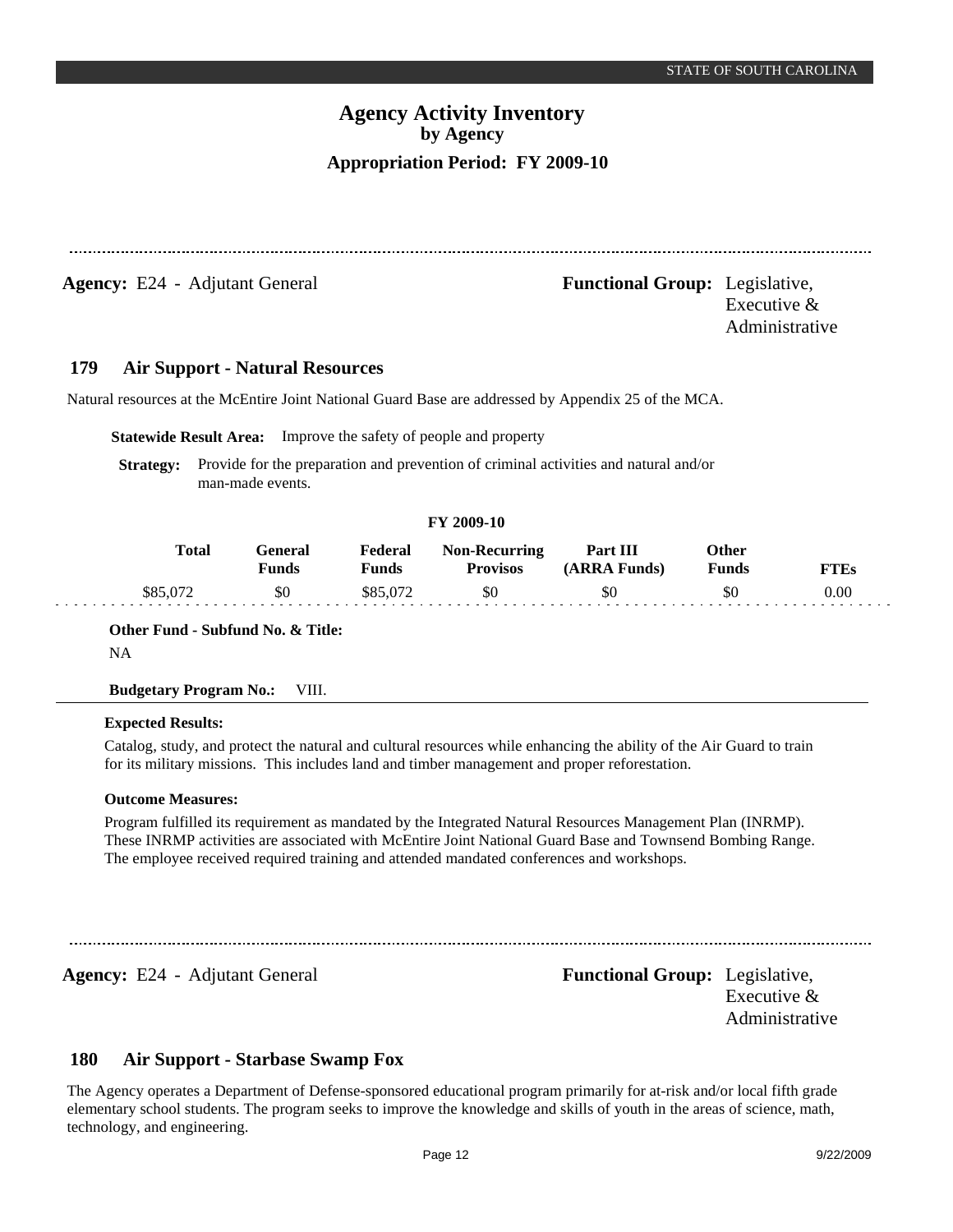## **Appropriation Period: FY 2009-10**

**Statewide Result Area:** Improve K-12 student performance

**Strategy:** Provide for quality, cost-effective service delivery. The costs associated with South Carolina's transportation and testing systems should be reduced while the efficiency with which these systems operate is improved.

#### **FY 2009-10**

| Total     | General<br><b>Funds</b> | Federal<br>Funds | <b>Non-Recurring</b><br><b>Provisos</b> | Part III<br>(ARRA Funds) | Other<br>Funds | <b>FTEs</b> |
|-----------|-------------------------|------------------|-----------------------------------------|--------------------------|----------------|-------------|
| \$240,000 | \$0                     | \$240,000        | \$0                                     | \$0                      | \$0            | 0.00        |

**Other Fund - Subfund No. & Title:**

NA

 $\omega$  ,  $\omega$  ,  $\omega$ 

#### **Budgetary Program No.:** VIII.

#### **Expected Results:**

Designed to encourage elementary school children to pursue careers in the exciting and challenging fields of science, technology, engineering, or math. Course materials are taught in a high energy environment using mostly hands-on/minds-on activities centered around the resources available at McEntire Joint National Guard Base.

#### **Outcome Measures:**

DOD requires that a minimum of twenty-eight 25-hour courses be taught during the school year. Each course should have at least 20 students participating in the weekly "academies" with 700 instructional hours required each year. For the school year 2008-2009, STARBASE Swamp Fox exceeded all minimum requirements with 796 students participating in 41 academies with a total of 1025 hours of instructional hours completed.

**Agency:** E24 - Adjutant General **-** *Functional Group:* Legislative, Executive & Administrative

#### **EMD - Homeland Security 181**

Assists local and state emergency management in development, maintenance of plans, resources and trained personnel to deal with the consequence of terrorism/WMD incidents, to include State Strategy.

**Statewide Result Area:** Improve the safety of people and property

**Strategy:** Provide for the preparation and prevention of criminal activities and natural and/or man-made events.

| 11 2002-10 |                         |                  |                                         |                          |                |             |  |  |  |  |  |
|------------|-------------------------|------------------|-----------------------------------------|--------------------------|----------------|-------------|--|--|--|--|--|
| Total      | General<br><b>Funds</b> | Federal<br>Funds | <b>Non-Recurring</b><br><b>Provisos</b> | Part III<br>(ARRA Funds) | Other<br>Funds | <b>FTEs</b> |  |  |  |  |  |
| \$551,680  | \$0                     | \$551,680        | \$0                                     | \$0                      | \$0            | 4.00        |  |  |  |  |  |

**FY 2009-10**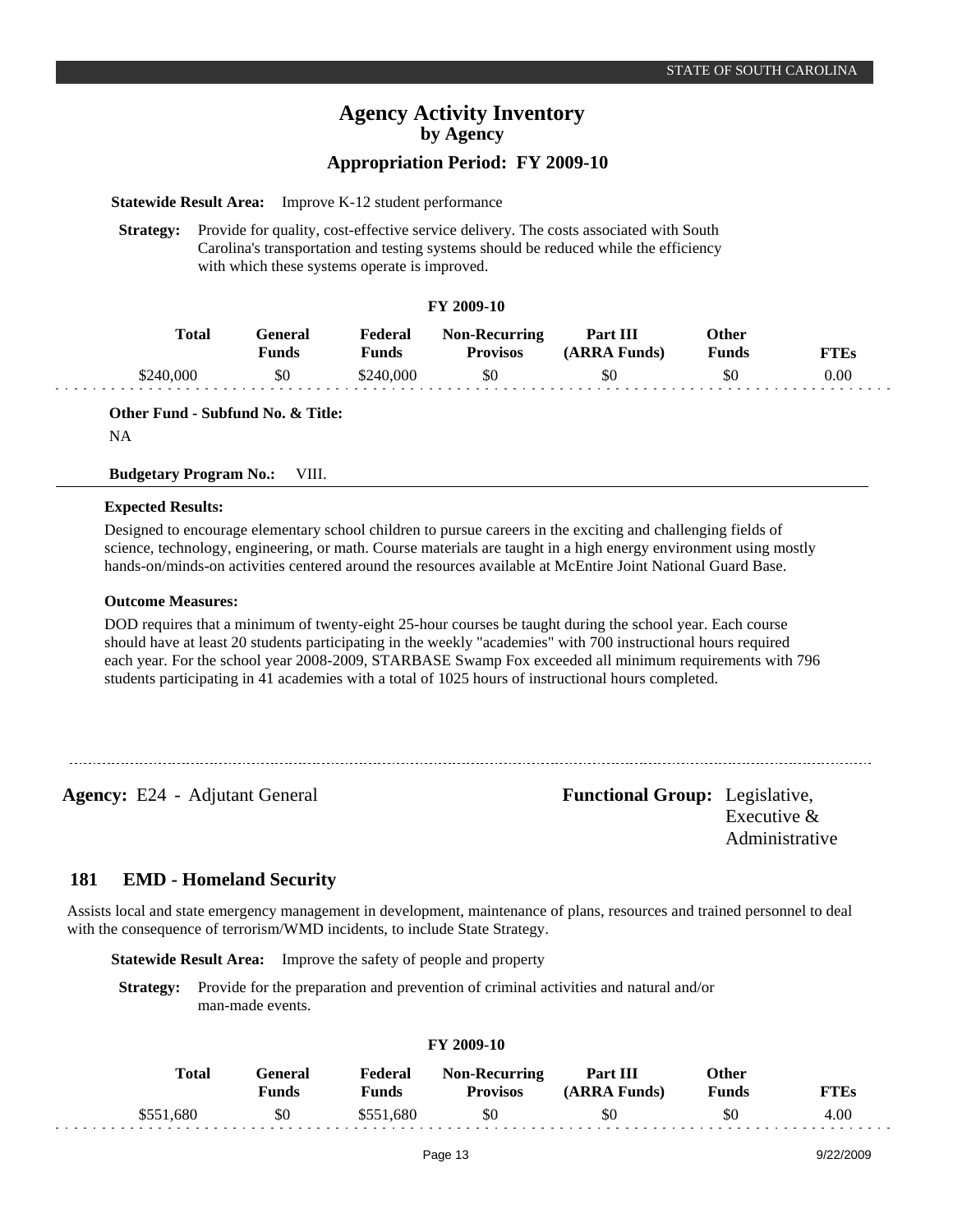**Other Fund - Subfund No. & Title:**

NA

**Budgetary Program No.:** X.

### **Expected Results:**

State and local government maintained interoperable plans, integration of the USDHS NIMS, increased coordination of logistical deployment of rapid response state and federal assets, conduct of 5 readiness exercises.

### **Outcome Measures:**

Certification of local government plans. Complete update of State Terrorism Operations Plan. Evaluate and provide lessons learned in 5 readiness exercises.

Agency: E24 - Adjutant General **Functional Group:** Legislative,

Executive & Administrative

#### **EMD - Public Information 182**

Provides critical information to help the public avoid injury, death, loss of property from all types of hazards. Coordinates state, local and federal information for public dissemination; performs key public information functions in emergency plans and exercises.

**Statewide Result Area:** Improve the safety of people and property

**Strategy:** Provide for the preparation and prevention of criminal activities and natural and/or man-made events.

### **FY 2009-10**

| Total     | General<br>Funds | Federal<br>Funds | <b>Non-Recurring</b><br><b>Provisos</b> | Part III<br>(ARRA Funds) | Other<br>Funds | <b>FTEs</b> |
|-----------|------------------|------------------|-----------------------------------------|--------------------------|----------------|-------------|
| \$319.235 | \$69,618         | \$229,617        | \$0                                     | \$0                      | \$20,000       |             |

**Other Fund - Subfund No. & Title:**

3035 Operating Revenue

### **Budgetary Program No.:** X.

### **Expected Results:**

Citizens receive timely, accurate information on emergencies. A better informed public that is aware of preparedness, response and recovery measures. A trained local, state and volunteer staff proficient in the dissemination of public information during disasters and emergencies.

### **Outcome Measures:**

A more knowledgeable citizenry that will be better able to survive emergencies and disasters; increased awareness of preparedness, response, mitigation and recovery at the personal level. A State Hurricane Guide distributed to at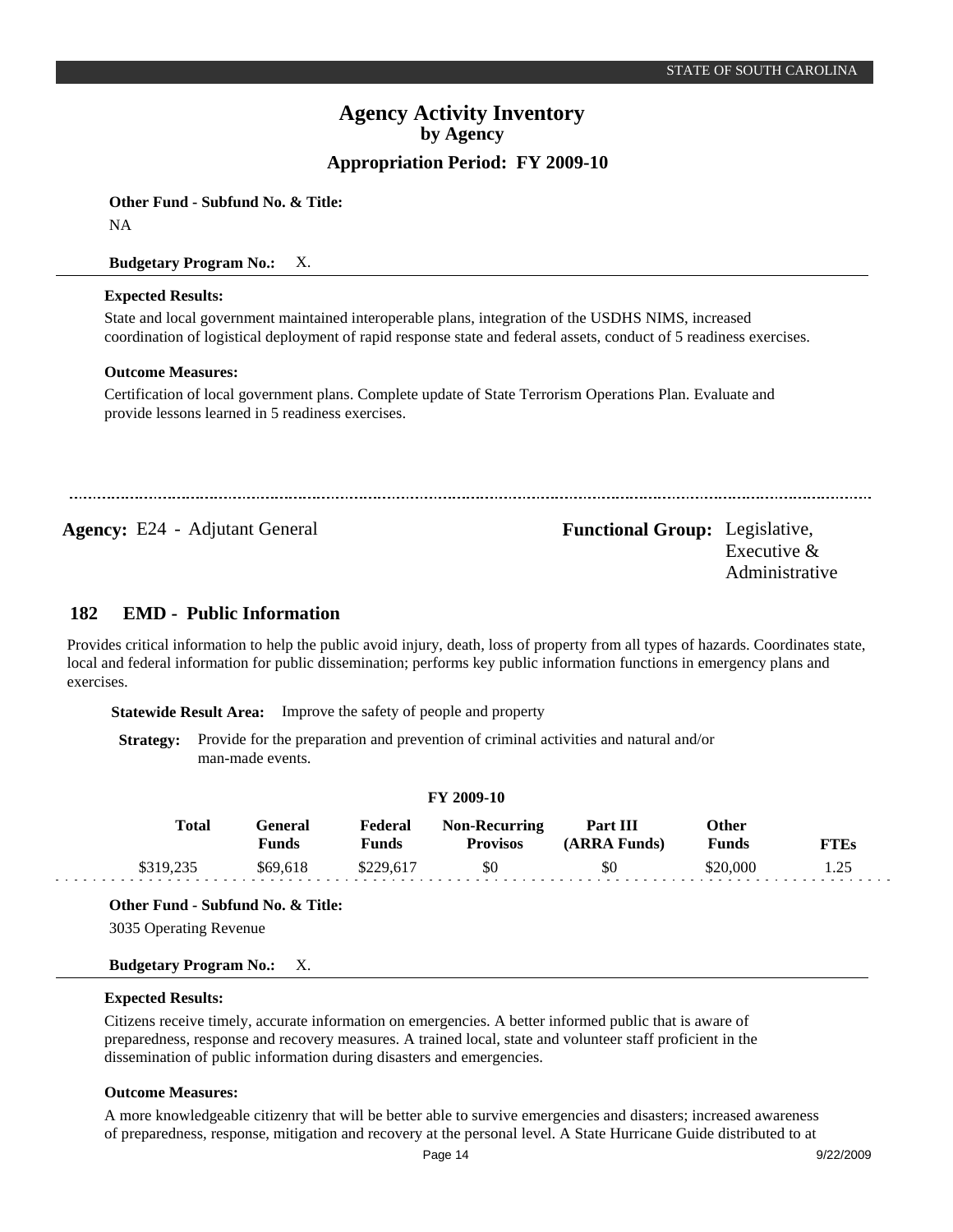least 717,000 businesses and households, funding permitting.

**Agency:** E24 - Adjutant General **-** *Functional Group:* Legislative,

Executive & Administrative

#### **EMD - Natural Hazards Preparedness 183**

Responsible for development, coordination, maintenance of SC Emergency Operations Plan, Hurricane, Earthquake, and dam safety plans. Coordinates shelter facilities and their preparedness. Includes training of emergency planners/ response personnel at state/ local level, development/ execution of emergency management exercises and the provision of technical assistance to all levels for plans development, training and exercises.

**Statewide Result Area:** Improve the safety of people and property

**Strategy:** Provide for the preparation and prevention of criminal activities and natural and/or man-made events.

#### **FY 2009-10**

| Total       | <del>`e</del> neral<br>Funds | Federal<br><b>Funds</b> | <b>Non-Recurring</b><br><b>Provisos</b> | Part III<br>(ARRA Funds) | Other<br>Funds | <b>FTEs</b> |
|-------------|------------------------------|-------------------------|-----------------------------------------|--------------------------|----------------|-------------|
| \$1,045,134 | \$641,215                    | \$403,919               | \$0                                     | \$0                      | \$0            | 14.75       |

**Other Fund - Subfund No. & Title:**

NA

**Budgetary Program No.:** X.

### **Expected Results:**

SC Emergency Operations, Hurricane, Earthquake, Continuity of Operations and Catastrophic Incident plans revised in coordination with state agencies/local jurisdictions and published annually. Annual training assessment conducted/training scheduled accordingly, annual exercise developed/executed to validate plans.

### **Outcome Measures:**

SC Emergency Operations Plan will be updated/published. Annual training assessment completed for training course development, annual exercise conducted. 15 exercises developed, coordinated, and conducted. Phase III of the shelter generator switch hook up program was not funded.

**Agency:** E24 - Adjutant General **Functional Group:** Legislative,

Executive & Administrative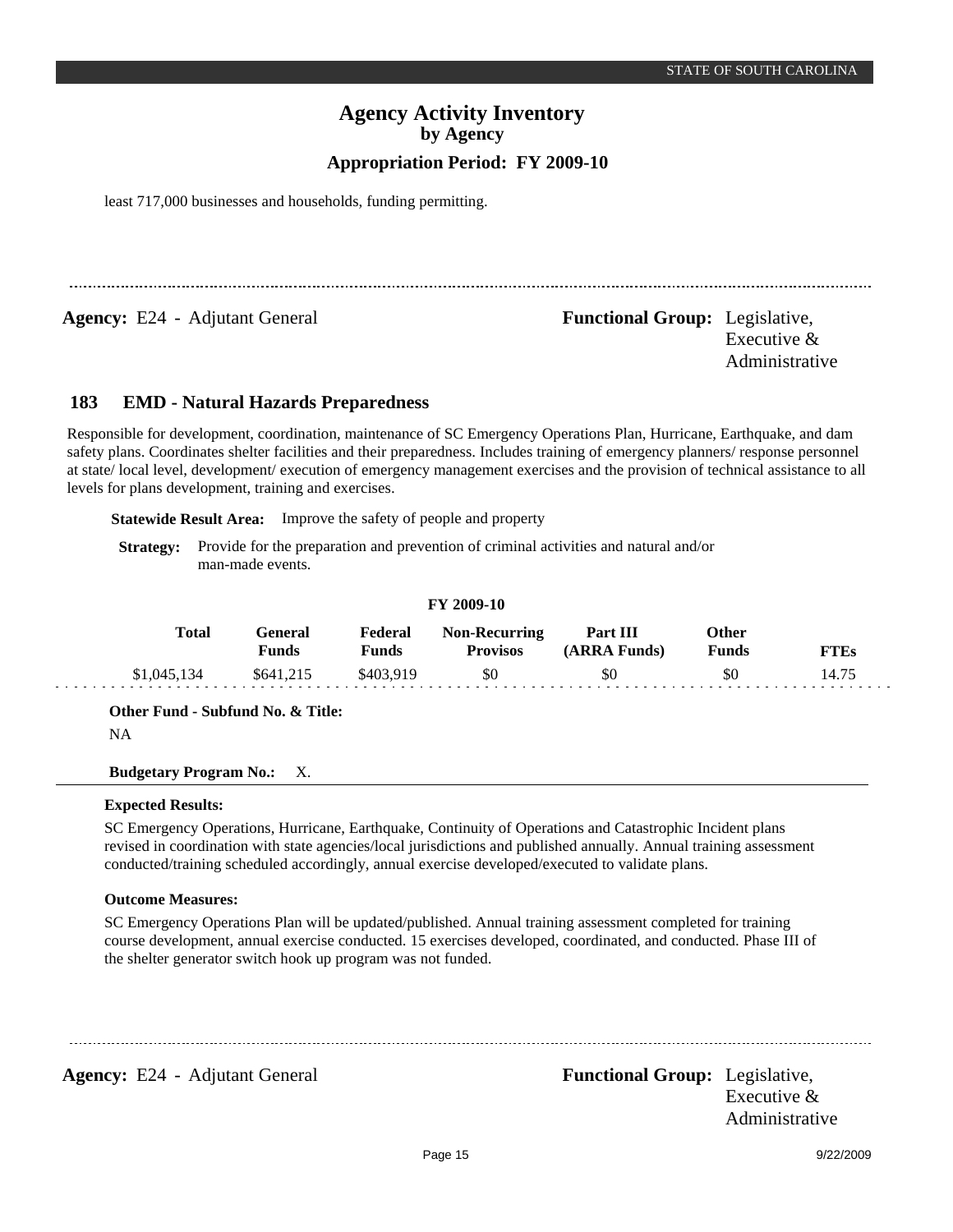# **Appropriation Period: FY 2009-10**

#### **EMD - Natural Hazards Response 184**

Trains multi-agency response team for coordinated disaster response, including the Regional Operation Coordinators and communications assets. During emergencies/ disasters, coordinates requests for assistance. Maintains the SEOC and logistics support in a high state of readiness. Serves as center for disaster information, assistance, coordination and action planning. State Warning Point serves as after-hours POC for multiple state agencies.

**Statewide Result Area:** Improve the safety of people and property

**Strategy:** Provide for the preparation and prevention of criminal activities and natural and/or man-made events.

| $\sim$ $\sim$ $\sim$ $\sim$ $\sim$ |                         |                  |                                         |                          |                |             |  |  |  |  |  |
|------------------------------------|-------------------------|------------------|-----------------------------------------|--------------------------|----------------|-------------|--|--|--|--|--|
| Total                              | General<br><b>Funds</b> | Federal<br>Funds | <b>Non-Recurring</b><br><b>Provisos</b> | Part III<br>(ARRA Funds) | Other<br>Funds | <b>FTEs</b> |  |  |  |  |  |
| \$1,455,719                        | \$904,753               | \$518.780        | \$0                                     | \$0                      | \$32.186       | 21.00       |  |  |  |  |  |

**FY 2009-10**

### **Other Fund - Subfund No. & Title:**

3035 Operating Revenue

#### **Budgetary Program No.:** X.

#### **Expected Results:**

Effective timely actions to respond to emergencies/ disasters to save lives, reduce human suffering and reduce property loss. Ensures appropriate authorities are alerted to threats/incidents in timely, effective manner.

#### **Outcome Measures:**

Incoming requests validated and tasked to appropriate response agency; effective and timely actions in response to emergencies or disasters; state emergency response team members trained. State Warning Point will alert appropriate agencies of 100% of incidents during the year.

Agency: E24 - Adjutant General **Functional Group:** Legislative, Executive & Administrative

#### **EMD - Hazardous Materials 185**

Hazmat Program provides planning/coordination and federal grants management to first responders training and activities of Local Emergency Planning Committees.

**Statewide Result Area:** Improve the safety of people and property

**Strategy:** Provide for the preparation and prevention of criminal activities and natural and/or man-made events.

#### **FY 2009-10**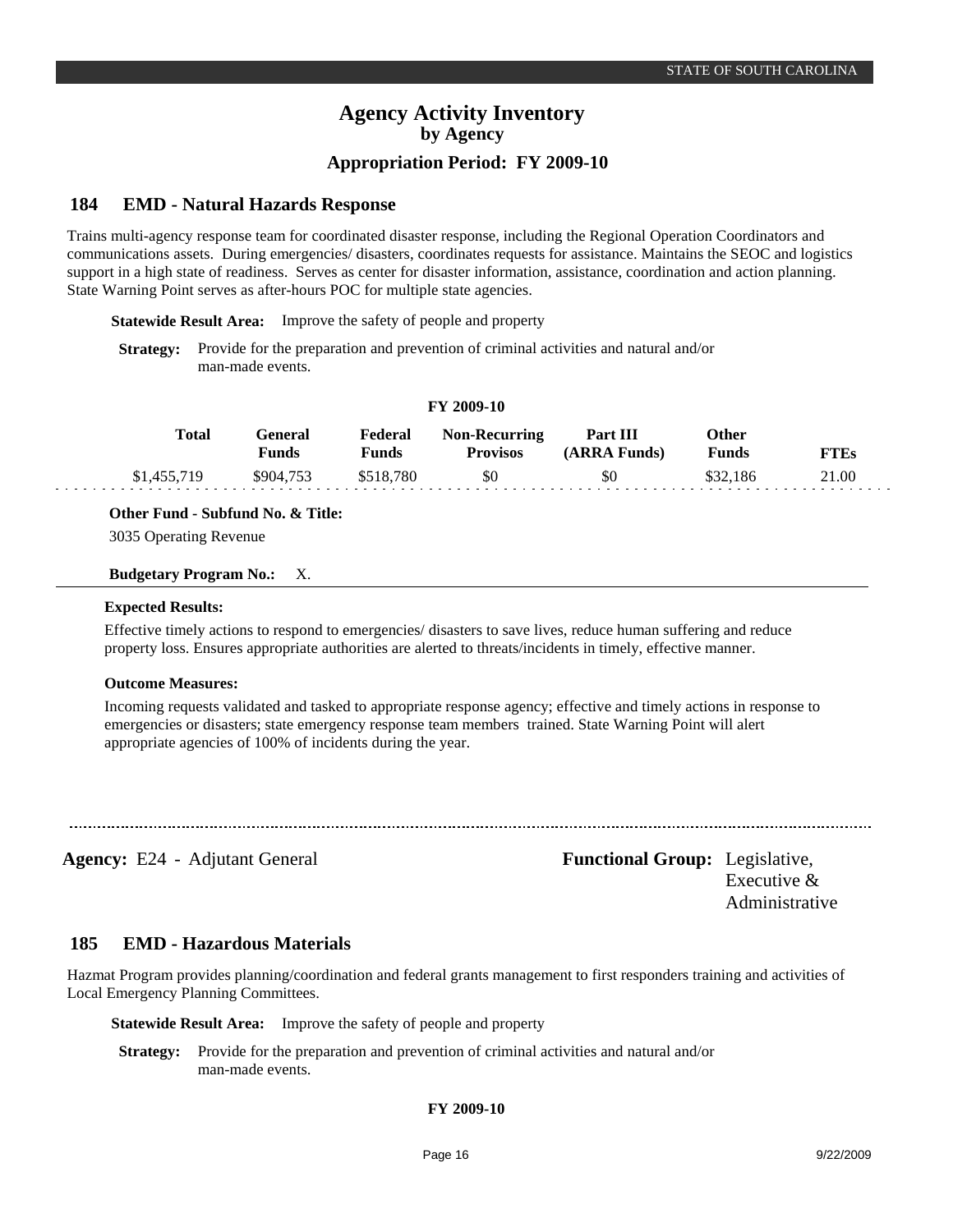# **Appropriation Period: FY 2009-10**

| <b>Total</b>                                                                                                                                                                                                                                                                                               | <b>General</b><br><b>Funds</b> | Federal<br><b>Funds</b> | <b>Non-Recurring</b><br><b>Provisos</b> | Part III<br>(ARRA Funds)                                                                                                                                                                                                  | Other<br><b>Funds</b> | <b>FTEs</b> |
|------------------------------------------------------------------------------------------------------------------------------------------------------------------------------------------------------------------------------------------------------------------------------------------------------------|--------------------------------|-------------------------|-----------------------------------------|---------------------------------------------------------------------------------------------------------------------------------------------------------------------------------------------------------------------------|-----------------------|-------------|
| \$376,521                                                                                                                                                                                                                                                                                                  | \$22,356                       | \$354,165               | \$0                                     | \$0                                                                                                                                                                                                                       | \$0                   | 0.75        |
| Other Fund - Subfund No. & Title:                                                                                                                                                                                                                                                                          |                                |                         |                                         |                                                                                                                                                                                                                           |                       |             |
| <b>NA</b>                                                                                                                                                                                                                                                                                                  |                                |                         |                                         |                                                                                                                                                                                                                           |                       |             |
| <b>Budgetary Program No.:</b> X.                                                                                                                                                                                                                                                                           |                                |                         |                                         |                                                                                                                                                                                                                           |                       |             |
| <b>Expected Results:</b>                                                                                                                                                                                                                                                                                   |                                |                         |                                         |                                                                                                                                                                                                                           |                       |             |
| Emergency Planning Committees are active in promoting hazardous materials training.                                                                                                                                                                                                                        |                                |                         |                                         | Provision of link between citizens, industry and government in implementation of Planning and Community Right<br>to Know Act. Local responder teams developed and trained in hazardous materials situations. County Local |                       |             |
| <b>Outcome Measures:</b>                                                                                                                                                                                                                                                                                   |                                |                         |                                         |                                                                                                                                                                                                                           |                       |             |
| responders.                                                                                                                                                                                                                                                                                                |                                |                         |                                         | Local Emergency Planning Committees subsidized with funding to continue effective planning/training for first                                                                                                             |                       |             |
| <b>Agency:</b> E24 - Adjutant General                                                                                                                                                                                                                                                                      |                                |                         |                                         | <b>Functional Group:</b> Legislative,                                                                                                                                                                                     | Executive $&$         |             |
|                                                                                                                                                                                                                                                                                                            |                                |                         |                                         |                                                                                                                                                                                                                           | Administrative        |             |
| 186<br><b>EMD - Fixed Nuclear Facility Operations</b>                                                                                                                                                                                                                                                      |                                |                         |                                         |                                                                                                                                                                                                                           |                       |             |
|                                                                                                                                                                                                                                                                                                            |                                |                         |                                         |                                                                                                                                                                                                                           |                       |             |
| Responsible for off-site radiological emergency preparedness plans, training/response operations associated with five<br>commercial nuclear plants, USDOE Savannah River Site. Coordinates plans, response, exercises, training with the SC risk and<br>host counties, and local responders and hospitals. |                                |                         |                                         |                                                                                                                                                                                                                           |                       |             |

**Statewide Result Area:** Improve the safety of people and property

**Strategy:** Provide for the preparation and prevention of criminal activities and natural and/or man-made events.

#### **FY 2009-10**

| Total       | General<br>Funds | Federal<br>Funds | <b>Non-Recurring</b><br><b>Provisos</b> | Part III<br>(ARRA Funds) | Other<br><b>Funds</b> | <b>FTEs</b> |
|-------------|------------------|------------------|-----------------------------------------|--------------------------|-----------------------|-------------|
| \$1,189,581 | \$0              | SO.              | \$0                                     | \$0                      | \$1.189.581           | 12.75       |

### **Other Fund - Subfund No. & Title:**

3215 Fixed Nuclear Facilities

### **Budgetary Program No.:** X.

### **Expected Results:**

Plans/procedures in place for the protection of the public in the event of an incident at a nuclear facility; trained first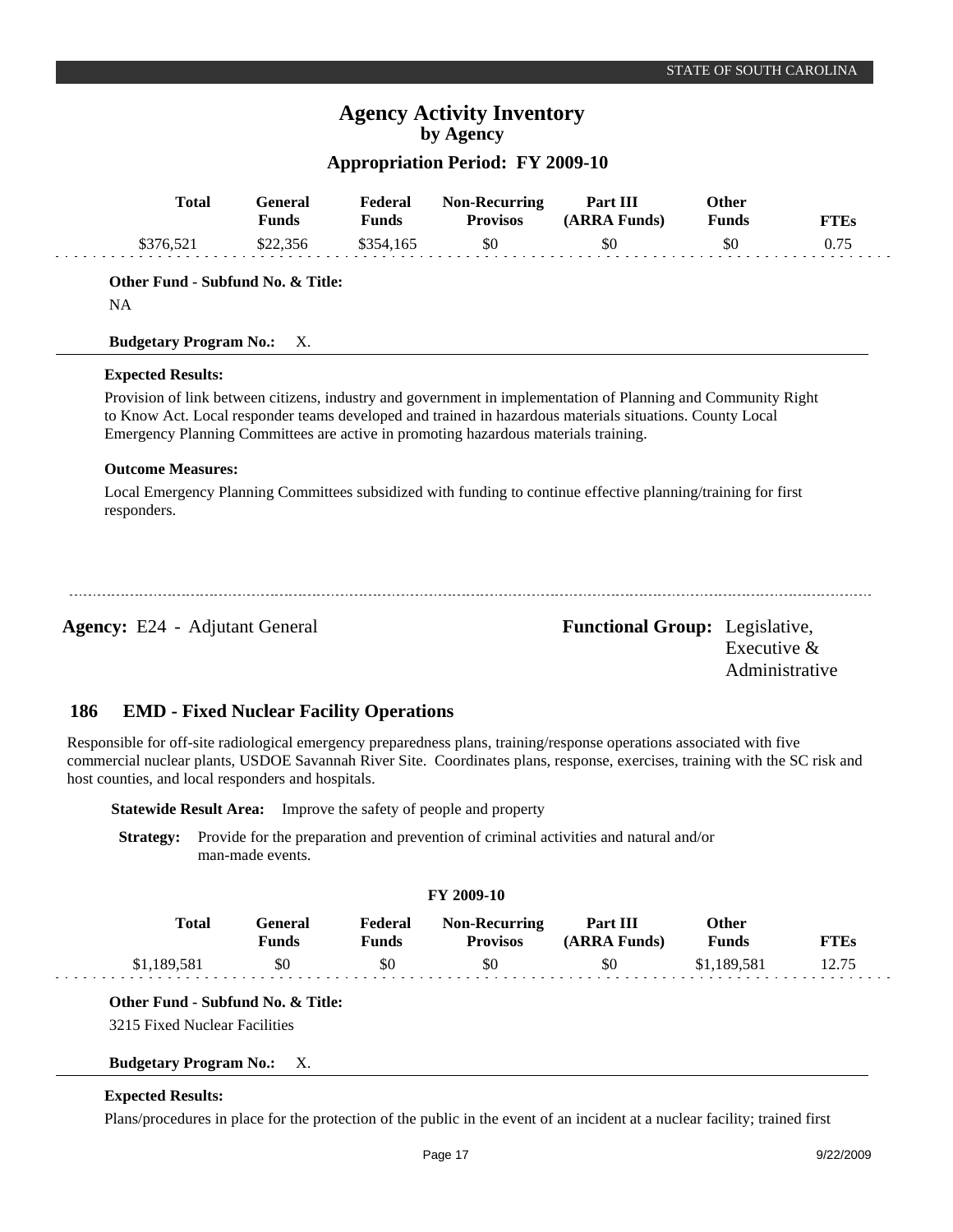responders knowledgeable in radiological monitoring, sheltering procedures.

#### **Outcome Measures:**

Minimum deficiencies identified during biennial full scale evaluations of the Radiological Emergency Preparedness program associated with the five facilities; effective conduct of radiological monitoring and decoy training for responders/hospital personnel.

**Agency:** E24 - Adjutant General **-** *Functional Group:* Legislative, Executive & Administrative

#### **EMD - Natural Hazards Recovery 187**

Activities associated with the implementation of disaster assistance programs under the Robert T. Stafford Disaster Relief and Emergency Assistance Act. Provides assistance to state agencies, local governments, certain private non profit organizations in preparing for disaster recovery operations.

**Statewide Result Area:** Improve the safety of people and property

**Strategy:** Provide for the preparation and prevention of criminal activities and natural and/or man-made events.

#### **FY 2009-10**

| <b>Total</b> | General)<br>Funds | Federal<br>Funds | <b>Non-Recurring</b><br><b>Provisos</b> | Part III<br>(ARRA Funds) | Other<br>Funds | FTEs |
|--------------|-------------------|------------------|-----------------------------------------|--------------------------|----------------|------|
| \$530,396    | \$124,932         | \$405.464        | \$0                                     | \$0                      | \$0            | 7.00 |

**Other Fund - Subfund No. & Title:**

NA

#### **Budgetary Program No.:** X.

### **Expected Results:**

Maximized services and benefits to disaster victims; improved capacity to transition from response to recovery activities. Maximized federal reimbursement for disaster costs.

### **Outcome Measures:**

Update State Recovery Plan within state fiscal year; conduct at least 6 disaster-specific training events. Revisions to damage assessment training program; test donated goods and volunteer services management system. Increased knowledge of Federal disaster assistance policies.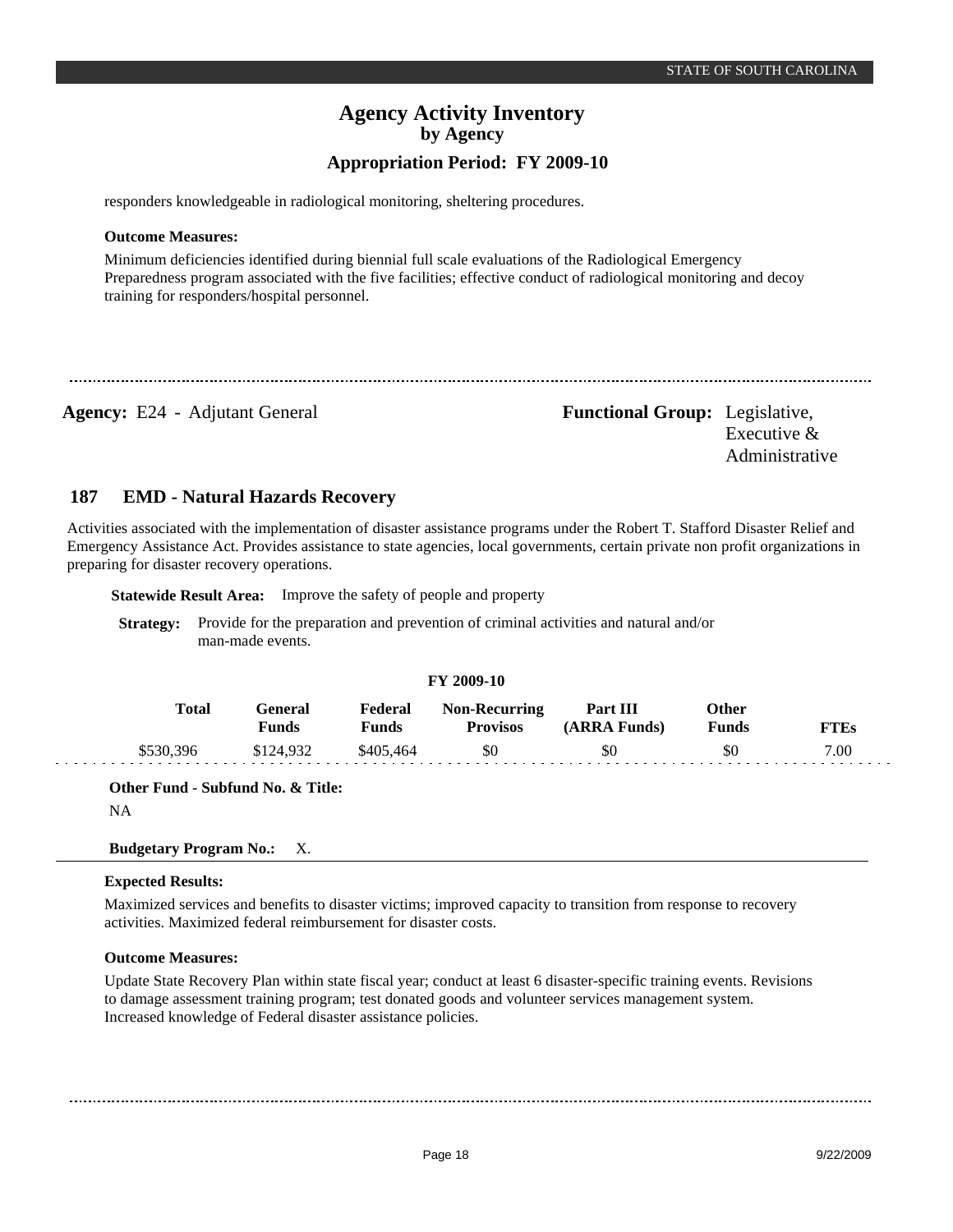**Agency:** E24 - Adjutant General **Functional Group:** Legislative,

Executive & Administrative

#### **EMD - Natural Hazards Mitigation 188**

Encourages communities to enhance disaster resistance through the development of hazard mitigation plans, structural and nonstructural projects and the development of public-private partnerships to strengthen community commitment to hazard mitigation. Administers a variety of financial and technical assistance programs, maintains the state Hazard Mitigation Plan.

**Statewide Result Area:** Improve the safety of people and property

**Strategy:** Provide for the preparation and prevention of criminal activities and natural and/or man-made events.

| <b>FY 2009-10</b> |                         |                  |                                         |                                 |                              |      |  |  |  |  |
|-------------------|-------------------------|------------------|-----------------------------------------|---------------------------------|------------------------------|------|--|--|--|--|
| <b>Total</b>      | General<br><b>Funds</b> | Federal<br>Funds | <b>Non-Recurring</b><br><b>Provisos</b> | <b>Part III</b><br>(ARRA Funds) | <b>Other</b><br><b>Funds</b> | FTEs |  |  |  |  |
| \$196.523         | \$57.553                | \$138,970        | \$0                                     | \$0                             | \$0                          | 2.00 |  |  |  |  |

**Other Fund - Subfund No. & Title:**

NA

#### **Budgetary Program No.:** X.

#### **Expected Results:**

Refinement of state/local hazard mitigation strategies and plans complying with revised federal planning criteria. Enhancement of statewide disaster resistance, enhancement of damage estimates through FEMA's HAZUS-MH software, enhancement of state databases for critical facilities. An increase in national approval of state submitted Pre Disaster Mitigation grants.

#### **Outcome Measures:**

Obtain FEMA approval of state and local mitigation plans. Adopt and use FEMA's HAZUS-MH for damage estimation for various hazards. Increase local applications in Pre Disaster Mitigation program through increase technical assistance from the state.

**Agency:** E24 - Adjutant General **-** *Functional Group:* Legislative,

Executive & Administrative

#### **EMD - Local Pass Through 189**

Federal funds passed to counties to support local emergency management programs to include preparedness, response, mitigation, and recovery issues. State disaster funds distributed appropriately. Note: The 50% required match is provided by the pass through government and is not included in the Agency's budget.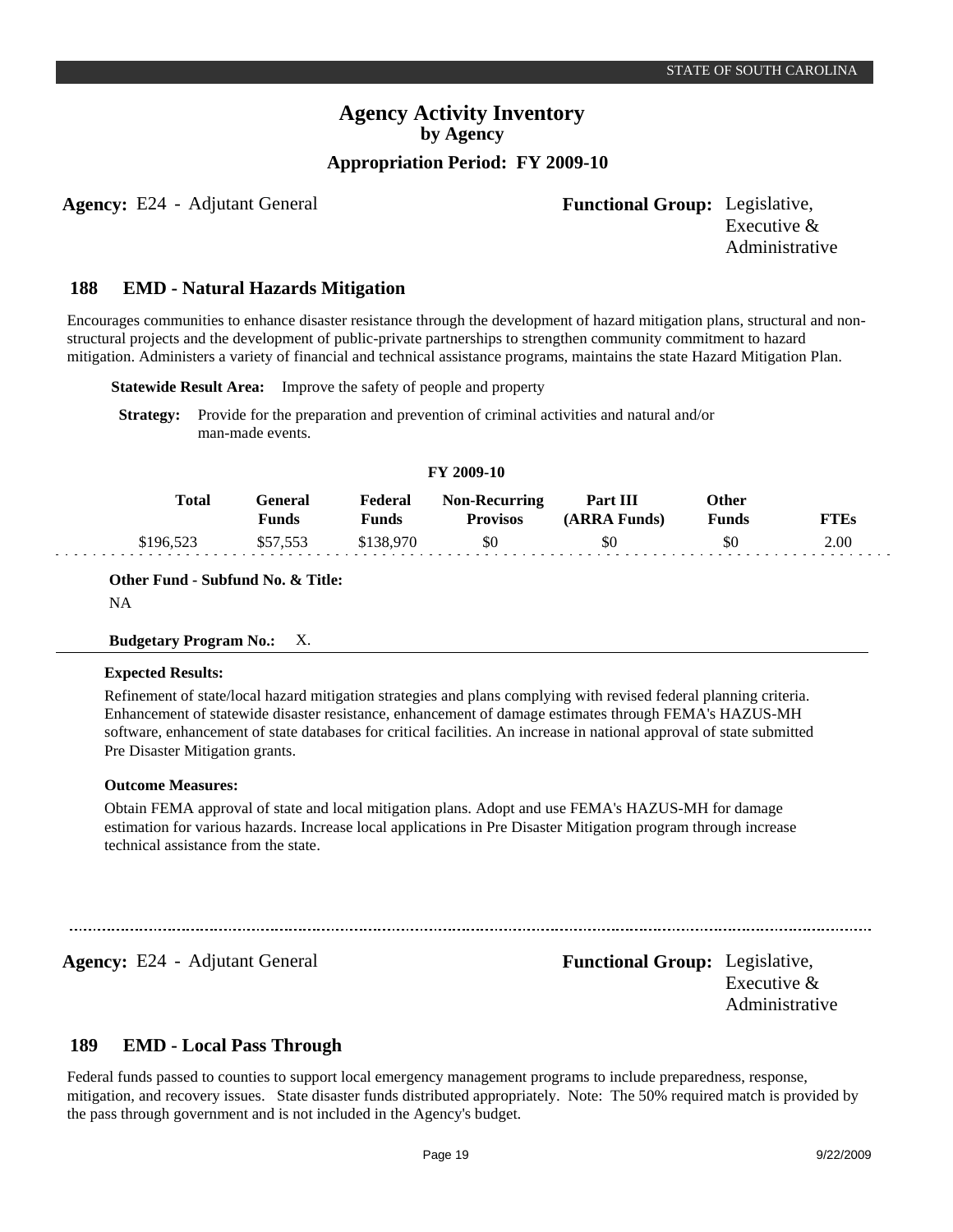## **Appropriation Period: FY 2009-10**

**Statewide Result Area:** Improve the safety of people and property

**Strategy:** Provide for the preparation and prevention of criminal activities and natural and/or man-made events.

#### **FY 2009-10**

| <b>Total</b> | General<br><b>Funds</b> | Federal<br>Funds | <b>Non-Recurring</b><br><b>Provisos</b> | Part III<br>(ARRA Funds) | Other<br><b>Funds</b> | FTEs |
|--------------|-------------------------|------------------|-----------------------------------------|--------------------------|-----------------------|------|
| \$10,548,812 | \$48.150                | \$10,500,662     | \$0                                     | \$0                      | \$0                   | 0.00 |

**Other Fund - Subfund No. & Title:**

NA

#### **Budgetary Program No.:** X.

### **Expected Results:**

An improved county emergency management capability statewide. Effective provision of disaster funds to recipients from open federal disasters.

#### **Outcome Measures:**

100% of pass through funds provided to appropriate recipient.

**Agency:** E24 - Adjutant General **-** *Functional Group:* Legislative, Executive & Administrative

#### **EMD - Operations Support 190**

Designs, manages, maintains, repairs communications, information technology, and warning systems for local/state emergency management organizations. Commercial and state systems support interoperable and redundant voice and data communications for warning citizens and emergency response agencies, and for coordinating emergency response actions among local, state, federal, tribal, nonprofit, and private entities. Ensures maintenance, repair, daily caretaker services are continued to support the State Emergency Operations Center and supporting facilities. Provides communications support to state agencies, counties, and local responders.

**Statewide Result Area:** Improve the safety of people and property

**Strategy:** Provide for the preparation and prevention of criminal activities and natural and/or man-made events.

| <b>Total</b> | General<br>Funds | Federal<br>Funds | <b>Non-Recurring</b><br><b>Provisos</b> | Part III<br>(ARRA Funds) | Other<br>Funds | FTEs |
|--------------|------------------|------------------|-----------------------------------------|--------------------------|----------------|------|
| \$855,729    | \$322,613        | \$533,116        | \$0                                     | \$0                      | \$0            | 8.00 |

### **FY 2009-10**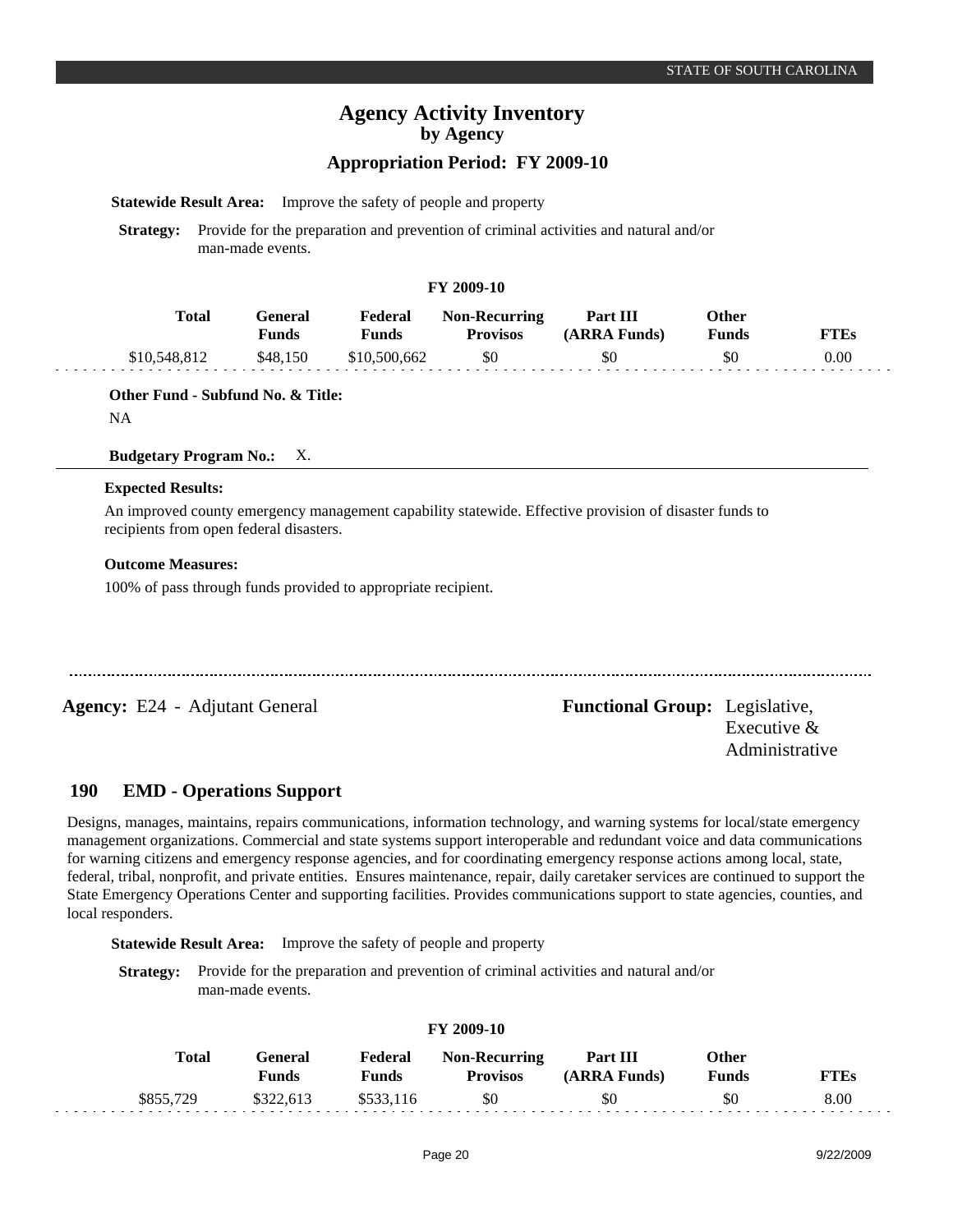**Other Fund - Subfund No. & Title:**

NA

**Budgetary Program No.:** X.

#### **Expected Results:**

An improved state capability for alert, notification, and response to emergencies and disasters, ensuring a coordinated effort in a dedicated facility.

### **Outcome Measures:**

A State Emergency Operations Center that is capable of supporting state operations 90% of the time.

**Agency:** E24 - Adjutant General Functional Group: Legislative, Executive & Administrative

#### **State Guard 191**

The State Guard is a non-armed militia established under South Carolina Code of Laws 25-3-10 which performs logistical support during State emergencies/disasters and various civic events. Note: This activity has an abnormally large portion of employer contribution allocated due to the required "pay-as-you-go" workers comp policy for State Active Duty.

**Statewide Result Area:** Improve the safety of people and property

**Strategy:** Provide for the preparation and prevention of criminal activities and natural and/or man-made events.

#### **FY 2009-10**

| Total     | General<br>Funds | Federal<br>Funds | <b>Non-Recurring</b><br><b>Provisos</b> | Part III<br>(ARRA Funds) | Other<br><b>Funds</b> | FTEs |
|-----------|------------------|------------------|-----------------------------------------|--------------------------|-----------------------|------|
| \$178,905 | \$178,905        | \$0              | \$0                                     | \$0                      | \$0                   | 2.50 |

**Other Fund - Subfund No. & Title:**

NA

### **Budgetary Program No.:** X.

#### **Expected Results:**

Well-trained and organized group of volunteers to perform services at request of Governor, Adjutant General and State Guard Commander. Volunteers should have diverse backgrounds and skill sets.

#### **Outcome Measures:**

The State Guard has formed 62 partnerships as of 01 July 2009. Volunteer hours provided 46,570 for 2008-2009, calculating to more than \$1,000,000 volunteer hours savings. State Guard participated in 160 funerals for veterans during the past fiscal year.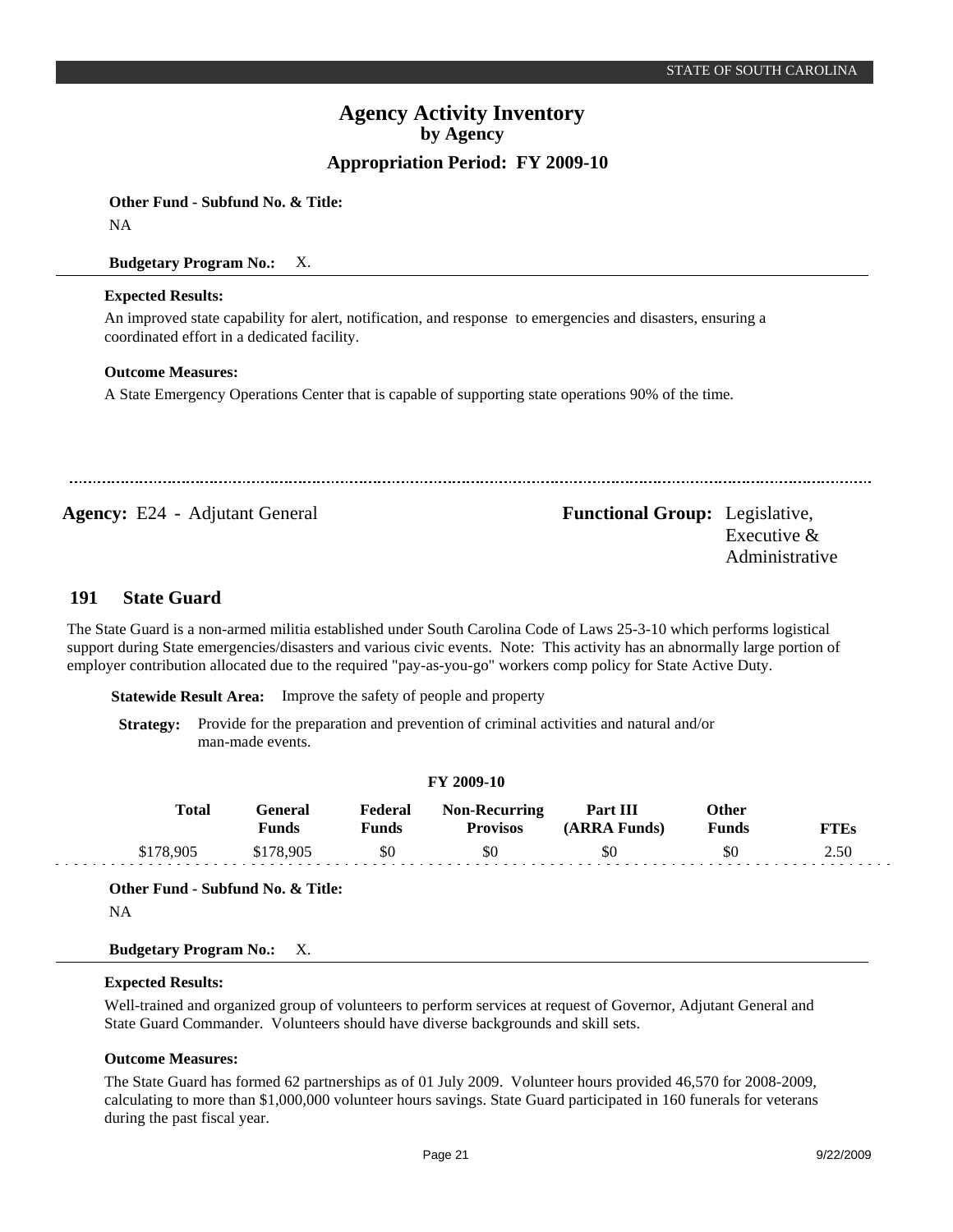**Agency:** E24 - Adjutant General **-** *Functional Group:* Legislative,

Executive & Administrative

#### **Enterprise Operations 193**

The Agency operates two enterprise operations: dining and billeting. It operates a dining facility at the National Guard's southeastern training site (at McCrady in southeast Richland County). Also, it has billeting (housing) operations at McCrady as well as at McEntire Air Guard Station and the Clarks Hill training site. (See previous related activity "Full-Time Dining Facility" under the Army Support activities for a note on the duplication of total budgeted funds.)

**Statewide Result Area:** Improve the safety of people and property

**Strategy:** Provide for the preparation and prevention of criminal activities and natural and/or man-made events.

#### **FY 2009-10**

| <b>Total</b>  | Feneral<br>Funds | Federal<br><b>Funds</b> | <b>Non-Recurring</b><br><b>Provisos</b> | Part III<br>(ARRA Funds) | Other<br>Funds | TTEs |
|---------------|------------------|-------------------------|-----------------------------------------|--------------------------|----------------|------|
| :309,02<br>കാ | \$0              | \$C                     | \$0                                     | \$0                      | \$5,809,021    | 2.00 |

**Other Fund - Subfund No. & Title:**

3164 Enterprise Revenue

### **Budgetary Program No.:** VII

### **Expected Results:**

Economical and responsive dining and billeting programs at the State's training sites. These enterprises must be self-sustaining on an individual basis. The food cost goal for dining is a maximum of 38% of total costs. The annual target for dining revenue is \$866,400 and is monitored monthly. The dining business is seasonal with spring and summer being the highest.

### **Outcome Measures:**

Both Enterprise Operations, dining and billeting, are self-supporting. Soldiers at McCrady and Clarks Hill training sites are fed and housed adequately to meet the schedules of the training courses.

**Agency:** E24 - Adjutant General **-** *Functional Group:* Legislative,

Executive & Administrative

#### **Funeral Caisson 194**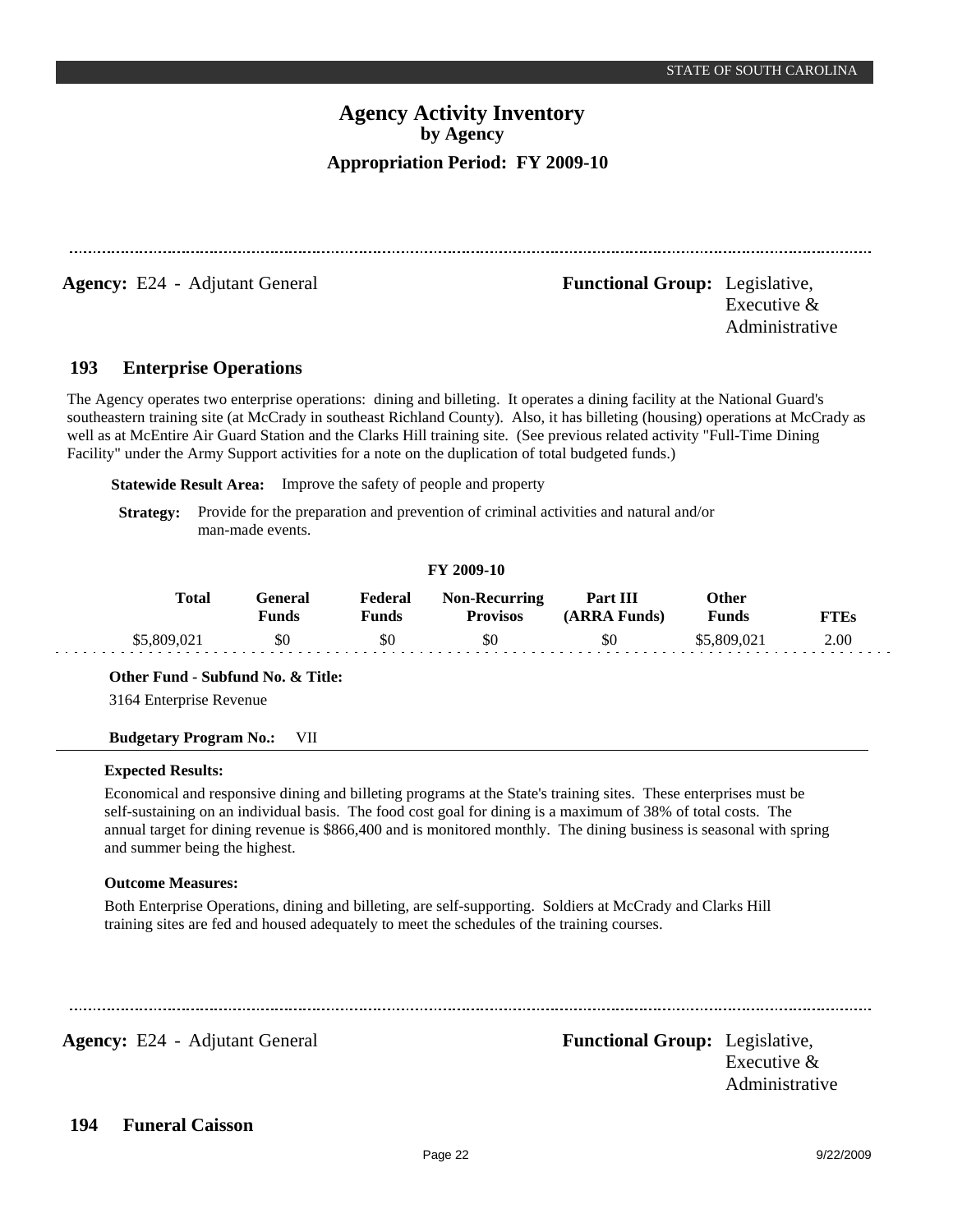### **Appropriation Period: FY 2009-10**

The funeral caisson unit performs funerals for military personnel and law enforcement officers killed in the line of duty. It also provides military history for civic events. The personnel are volunteers. The funding provides mainly for the upkeep of the horses and the transportation needs of the personnel, equipment, and horses.

**Statewide Result Area:** Improve the safety of people and property

**Strategy:** Provide for the preparation and prevention of criminal activities and natural and/or man-made events.

### **FY 2009-10**

| Total     | General<br>Funds | Federal<br>Funds | <b>Non-Recurring</b><br><b>Provisos</b> | Part III<br>(ARRA Funds) | Other<br><b>Funds</b> | <b>FTEs</b> |
|-----------|------------------|------------------|-----------------------------------------|--------------------------|-----------------------|-------------|
| \$109,865 | \$109.865        | \$0              | \$0                                     | \$0                      | \$0                   | 0.00        |

**Other Fund - Subfund No. & Title:**

NA

**Budgetary Program No.:** I. (Special Item)

#### **Expected Results:**

Personnel, equipment and horses are trained and ready for funeral services when requested for a qualifying service. Increased awareness and education of the role of the military in US and SC history.

#### **Outcome Measures:**

During the past year volunteers have contributed numerous hours to civil service. The Caisson Unit consists of 20 volunteers and has performed for the following events: Funeral service for dignitaries, parades, historical events.

**Agency:** E24 - Adjutant General **-** *Functional Group:* Legislative, Executive & Administrative

#### **Military Personnel Support 195**

The Agency provides State medals and awards to military personnel for special service and accomplishments. This activity also includes records and State pension support.

**Statewide Result Area:** Improve the safety of people and property

**Strategy:** Provide for the preparation and prevention of criminal activities and natural and/or man-made events.

| <b>Total</b> | General<br><b>Funds</b> | Federal<br><b>Funds</b> | <b>Non-Recurring</b><br><b>Provisos</b> | Part III<br>(ARRA Funds) | Other<br><b>Funds</b> | <b>FTEs</b> |
|--------------|-------------------------|-------------------------|-----------------------------------------|--------------------------|-----------------------|-------------|
| \$29,395     | \$29,395                | \$0                     | \$0                                     | \$0                      | \$0                   | 0.50        |
|              |                         |                         | Page 23                                 |                          |                       | 9/22/2009   |

**FY 2009-10**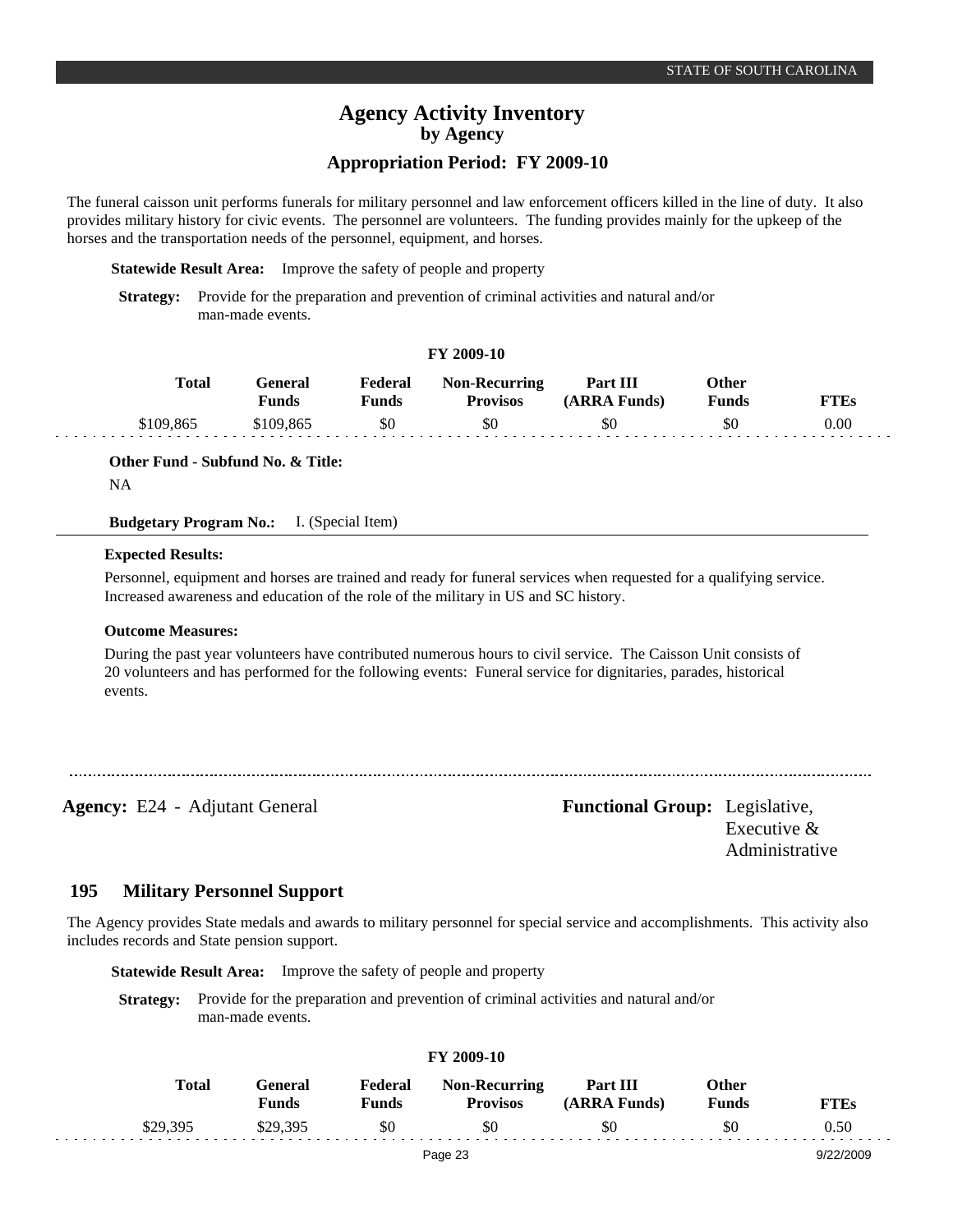**Other Fund - Subfund No. & Title:** NA

### **Budgetary Program No.:** III.

### **Expected Results:**

Military personnel timely receive all medals and awards established by the State for recognition of their service and accomplishments.

### **Outcome Measures:**

Medals and awards are timely presented. Over 445 retirement awards were issued and 1,100 awards and medals were issued for service and accomplishments in the past fiscal year.

**Agency:** E24 - Adjutant General **Functional Group:** Legislative,

Executive & Administrative

#### **Operations & Training 196**

This function provides liaison between National Guard personnel, State Emergency Operations Center, and local officials for operations and training for emergency/disaster operations.

**Statewide Result Area:** Improve the safety of people and property

**Strategy:** Provide for the preparation and prevention of criminal activities and natural and/or man-made events.

| <b>Total</b> | General      | Federal      | <b>Non-Recurring</b> | Part III     | <b>Other</b> |             |
|--------------|--------------|--------------|----------------------|--------------|--------------|-------------|
|              | <b>Funds</b> | <b>Funds</b> | <b>Provisos</b>      | (ARRA Funds) | <b>Funds</b> | <b>FTEs</b> |
| \$20,794     | \$20.794     | \$0          | \$0                  | \$0          | \$0          | 0.00        |

NA

. . .

### **Budgetary Program No.:** IV.

### **Expected Results:**

The SC National Guard and the State Guard are trained and ready to respond for State Active Duty in the event of an emergency or natural disaster. All federal, state, and local personnel understand the role of the SC National Guard and State Guard when there is a State Active Duty (SAD) ordered by the Governor and/or the Adjutant General.

### **Outcome Measures:**

Provides State appropriations for soldiers on supplying logistical, medical and pay support. Timely submission of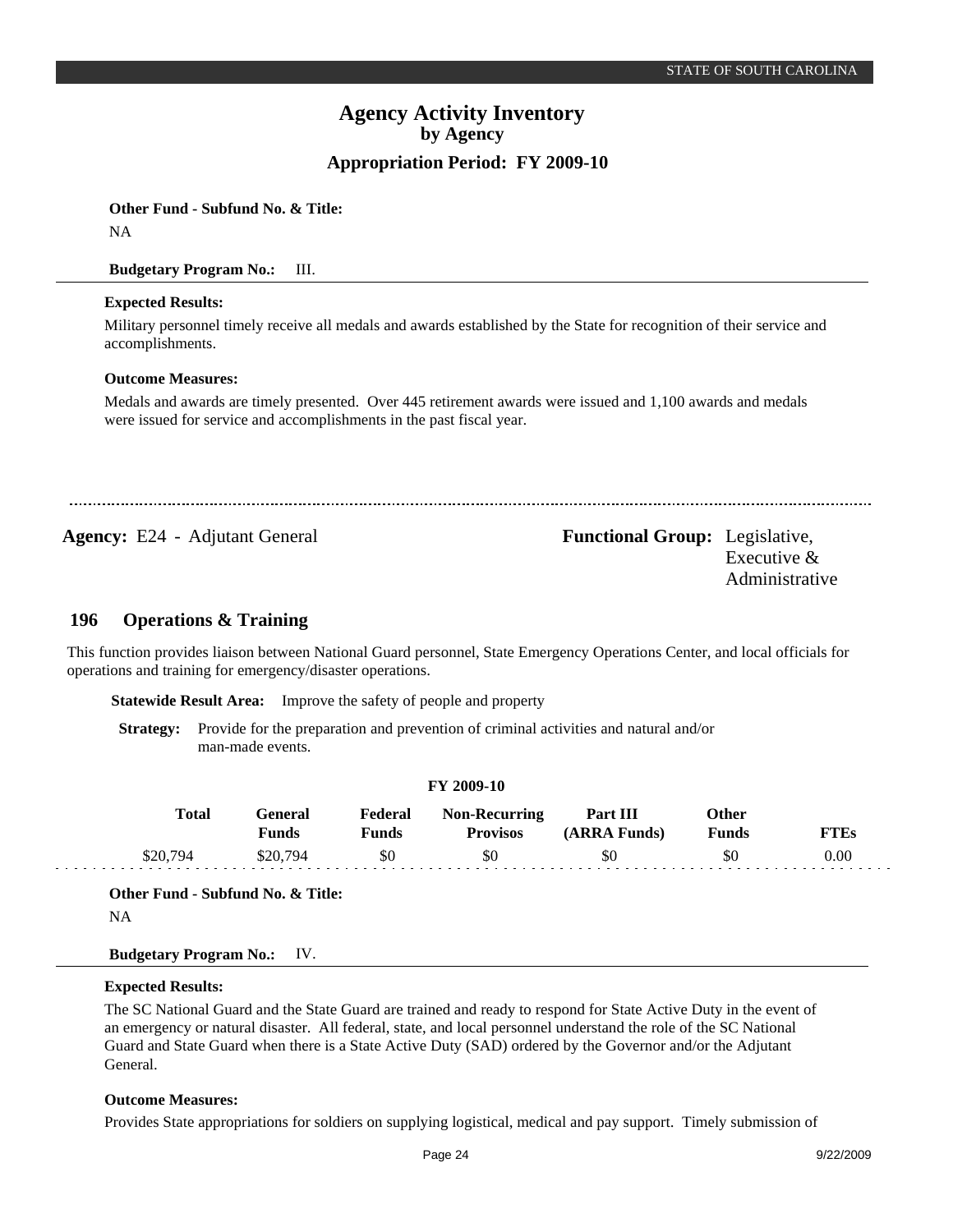## **Appropriation Period: FY 2009-10**

SAD payroll to ensure soldiers' families have income while soldiers are away from civilian jobs. Supply civilian emergency as well as routine medical care for injury/illnesses while on SAD. Annual training is required to maintain knowledge for a smooth transition to SAD activation. MREs and equipment are maintained so that they are available at activation. Due to recent events, additional operational funds are needed to maintain training and supplies.

**Agency:** E24 - Adjutant General **-** *Functional Group:* Legislative, Executive & Administrative

#### **Burial Flags 197**

The Agency is required by State Carolina Code of Laws 25-1-110 to provide the State flag for burials of active and retired National Guard personnel.

**Statewide Result Area:** Improve the safety of people and property

**Strategy:** Provide for the preparation and prevention of criminal activities and natural and/or man-made events.

|              |                  |                         | FY 2009-10                              |                          |                |             |
|--------------|------------------|-------------------------|-----------------------------------------|--------------------------|----------------|-------------|
| <b>Total</b> | General<br>Funds | Federal<br><b>Funds</b> | <b>Non-Recurring</b><br><b>Provisos</b> | Part III<br>(ARRA Funds) | Other<br>Funds | <b>FTEs</b> |
| \$1950       | \$1.950          | \$0                     | \$0                                     | \$0                      | \$0            | 0.00        |

**Other Fund - Subfund No. & Title:**

NA

**Budgetary Program No.:** I. (Special Item)

### **Expected Results:**

When requested by the families of the deceased, the South Carolina state flag is presented at the funeral as a token of the State's gratitude for the service of the Guard member. (Note: The military provides the United States flag.)

### **Outcome Measures:**

The military provides the United States flags. When requested by the families of the deceased, the South Carolina flag is presented at the funeral. The Agency presented 2,702 United State flags and 226 State flags to families during the past year.

**Agency:** E24 - Adjutant General **Functional Group:** Legislative, Executive &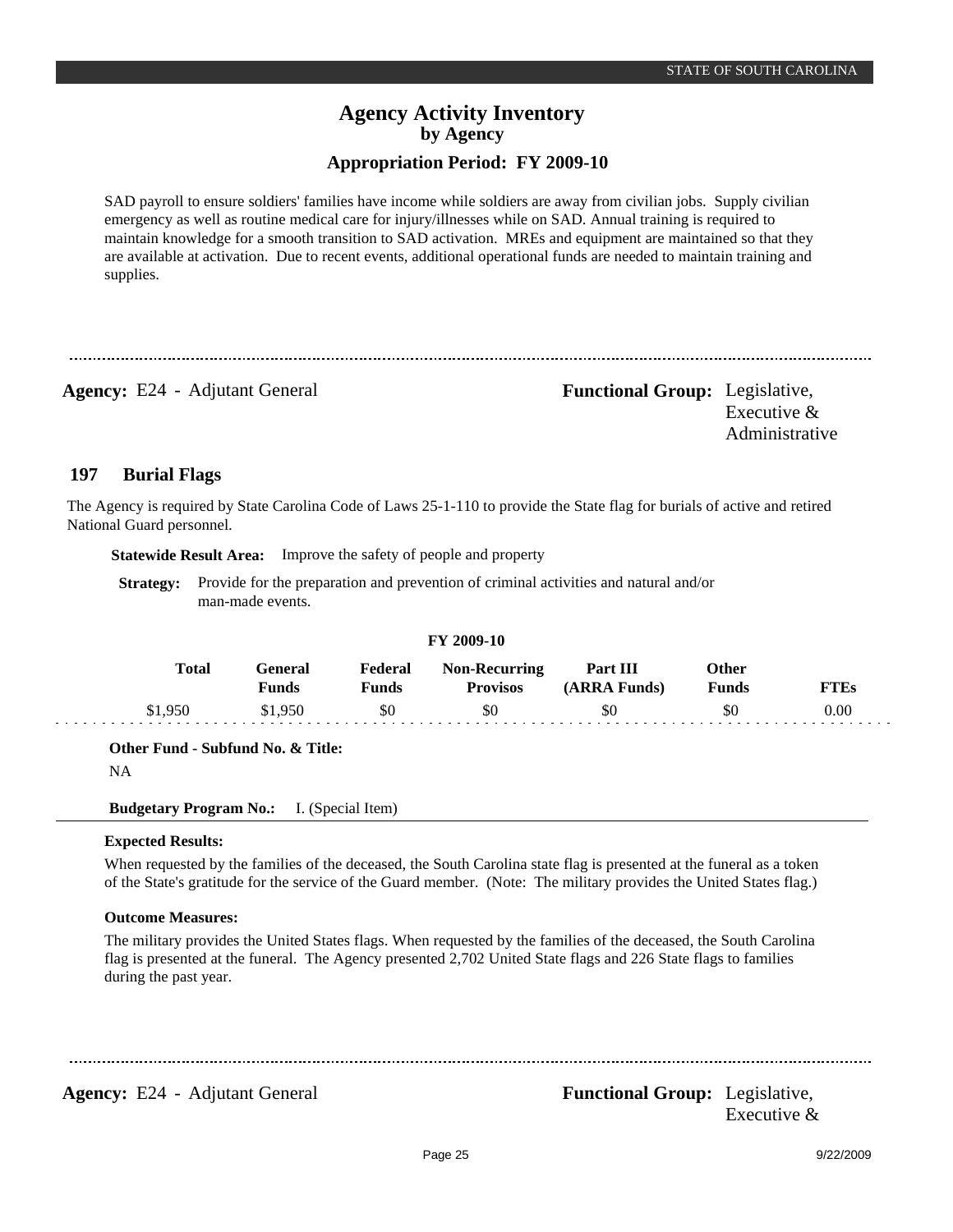### Administrative

#### **Administration 199**

The range of services/support include executive oversight and direction, policy development, strategic planning, budgeting, accounting, procurement, human resources management, information technology, records and asset management.

**Statewide Result Area:** Improve the safety of people and property

**Strategy:** Administration

#### **FY 2009-10**

| <b>Total</b> | General<br>Funds | Federal<br><b>Funds</b> | <b>Non-Recurring</b><br><b>Provisos</b> | Part III<br>(ARRA Funds) | Other<br><b>Funds</b> | <b>FTEs</b> |
|--------------|------------------|-------------------------|-----------------------------------------|--------------------------|-----------------------|-------------|
| \$1,602,598  | \$1,228,267      | \$355.891               | \$0                                     | \$0                      | \$18,440              | 24.70       |

#### **Other Fund - Subfund No. & Title:**

3035 Operating Revenue \$17,440; 3754 Insurance Claims \$1,000

#### **Budgetary Program No.:** I.

#### **Expected Results:**

Clear strategic direction and documented objectives, goals, and key performance indicators. Accountability and efficient use of resources. A diversified workforce capable and willing to accomplish the Agency's mission and strategic objectives.

#### **Outcome Measures:**

The state and federal workforce for the South Carolina Military Department consists of 1,960 full time employees. Of this total only 355 employees are full or partially funded with state general funds. Additionally, there are 10,526 traditional guard members 100% federally funded. This activity processed the accounting, procurement and personnel transactions for the State agency and provided the necessary external reporting to central State government as well as to the Agency's grantors. Computer virus protection and server maintenance were routinely performed and file backups were made and stored offsite IAW information technology plan. A Website is maintained with and average of 25,000 monthly hits.

**Agency:** E24 - Adjutant General **-** *Functional Group:* Legislative, Executive & Administrative

#### **Civil Air Patrol 1536**

Funds appropriated for the Civil Air Patrol shall be expended by the Civil Air Patrol so as to discharge the state's obligations in conjunction with the Civil Air Patrol as outlined in the SARDA Plan, the SC Operational Radiological Emergency Response Plan, and to assist county and local authorities and other state agencies as permitted by the regulations governing the Civil Air Patrol. All expenditures for equipment and services shall be in accordance with state fiscal policies.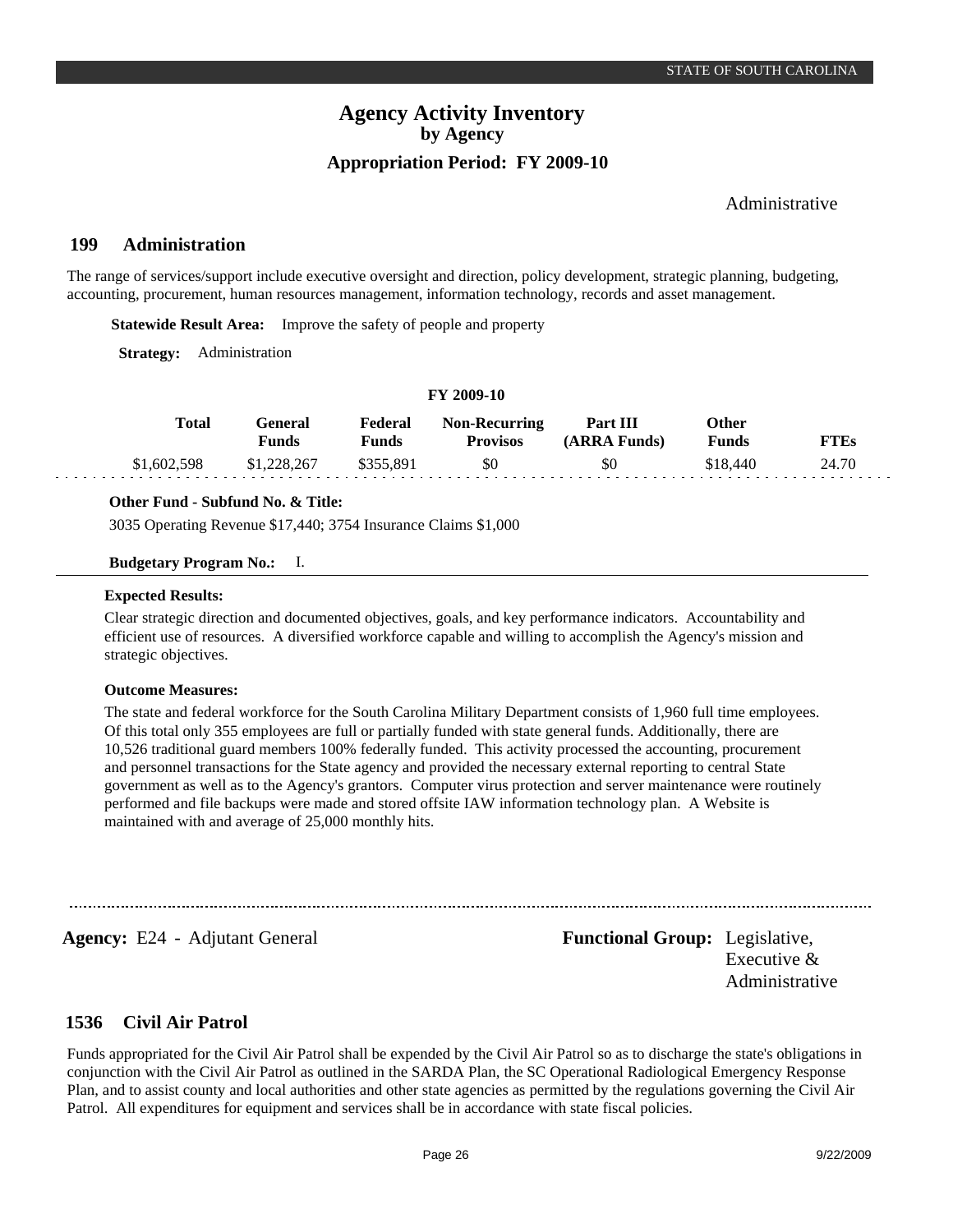# **Appropriation Period: FY 2009-10**

**Statewide Result Area:** Improve the quality of South Carolina's natural resources

**Strategy:** Provide for the marketing and enhancement of the economic and social value of SC's natural resources.

#### **FY 2009-10**

| Total   | l -eneral<br><b>Funds</b> | Federal<br>Funds | <b>Non-Recurring</b><br><b>Provisos</b> | Part III<br>(ARRA Funds) | Other<br>Funds | <b>FTEs</b> |
|---------|---------------------------|------------------|-----------------------------------------|--------------------------|----------------|-------------|
| \$5,000 | -5.000                    | \$0              |                                         | \$0                      |                | 0.00        |

**Other Fund - Subfund No. & Title:**

NA

**Budgetary Program No.:** I. (Special Item)

### **Expected Results:**

Provide 100% flow through funding in a timely manner.

#### **Outcome Measures:**

Fulfillment of the Proviso 78.11 of the FY 2010 Appropriation Act.

**Agency:** E24 - Adjutant General Functional Group: Legislative, Executive & Administrative

#### **Army Appendix 4 1662**

Appendix 4 is for Electronic Security Systems Installation, Operation and Maintenance (ESSIO/M) is responsible for the monitoring, repair and installation of approximately 60 alarm systems on weapons vaults statewide.

**Statewide Result Area:** Improve the safety of people and property

**Strategy:** Provide for the preparation and prevention of criminal activities and natural and/or man-made events.

| <b>Total</b> | General<br><b>Funds</b> | Federal<br><b>Funds</b> | <b>Non-Recurring</b><br><b>Provisos</b> | Part III<br>(ARRA Funds) | Other<br><b>Funds</b> | <b>FTEs</b> |
|--------------|-------------------------|-------------------------|-----------------------------------------|--------------------------|-----------------------|-------------|
| \$206,400    | \$0                     | \$206,400               | \$0                                     | \$0                      | \$0                   | 0.00        |

NA

**Budgetary Program No.:** VII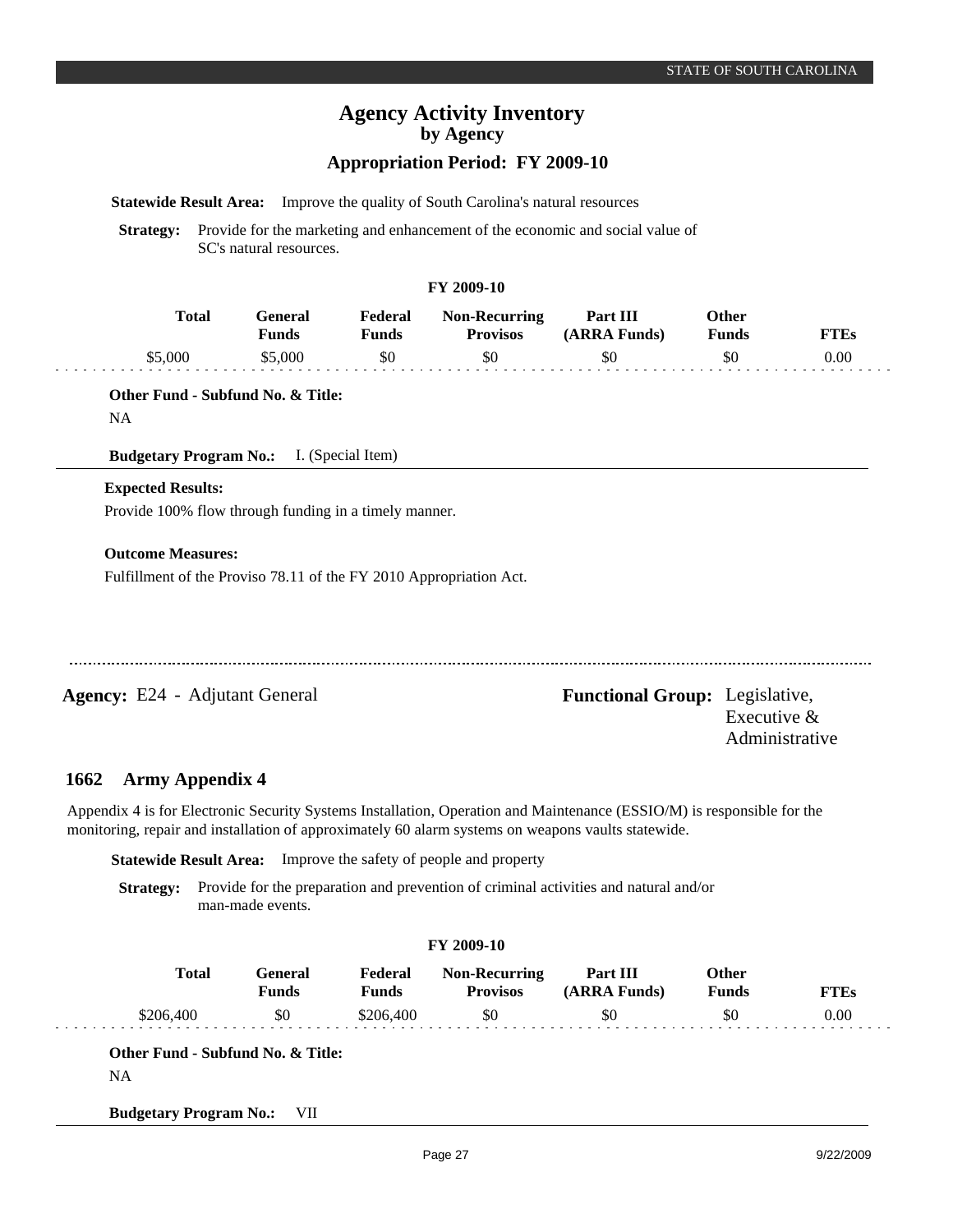#### **Expected Results:**

This program is 100% federally funded. Program will make repairs to existing systems, evaluating maintenance requirements and monitoring all systems. Funding will be utilized to ensure that no system remains inoperable or without monitoring.

#### **Outcome Measures:**

In the previous two years 100 % of all alarm systems have been either replaced or upgraded to new system standards. Certification to National Guard Bureau criteria by third party inspectors is ongoing. All systems reviewed have met NGB criterion.

**Agency:** E24 - Adjutant General **-** *Functional Group:* Legislative, Executive & Administrative

#### **Army Appendix 10 1663**

Appendix 10 is for an Antiterrorism Program for the South Carolina Army Nation Guard.

**Statewide Result Area:** Improve the safety of people and property

**Strategy:** Provide for the preparation and prevention of criminal activities and natural and/or man-made events.

#### **FY 2009-10**

| <b>Total</b> | Feneral<br>Funds | Federal<br>$\nabla$ unds | <b>Non-Recurring</b><br><b>Provisos</b> | Part III<br>(ARRA Funds) | Other<br>Funds | TTEs |
|--------------|------------------|--------------------------|-----------------------------------------|--------------------------|----------------|------|
| \$99,000     | \$0              | \$99,000                 | \$0                                     | \$0                      | \$0            | 0.00 |

**Other Fund - Subfund No. & Title:**

NA

#### **Budgetary Program No.:** VII

#### **Expected Results:**

This program is 100% federally funded. Program will complete a comprehensive assessment of all facilities and training standards. Upon completion of assessment recommendations will be presented and recommendations for training personnel.

#### **Outcome Measures:**

The ATP Manager has completed a statewide assessment of assists. Secondary reviews and training of Antiterrorism measures to key staff has begun.

Page 28 9/22/2009